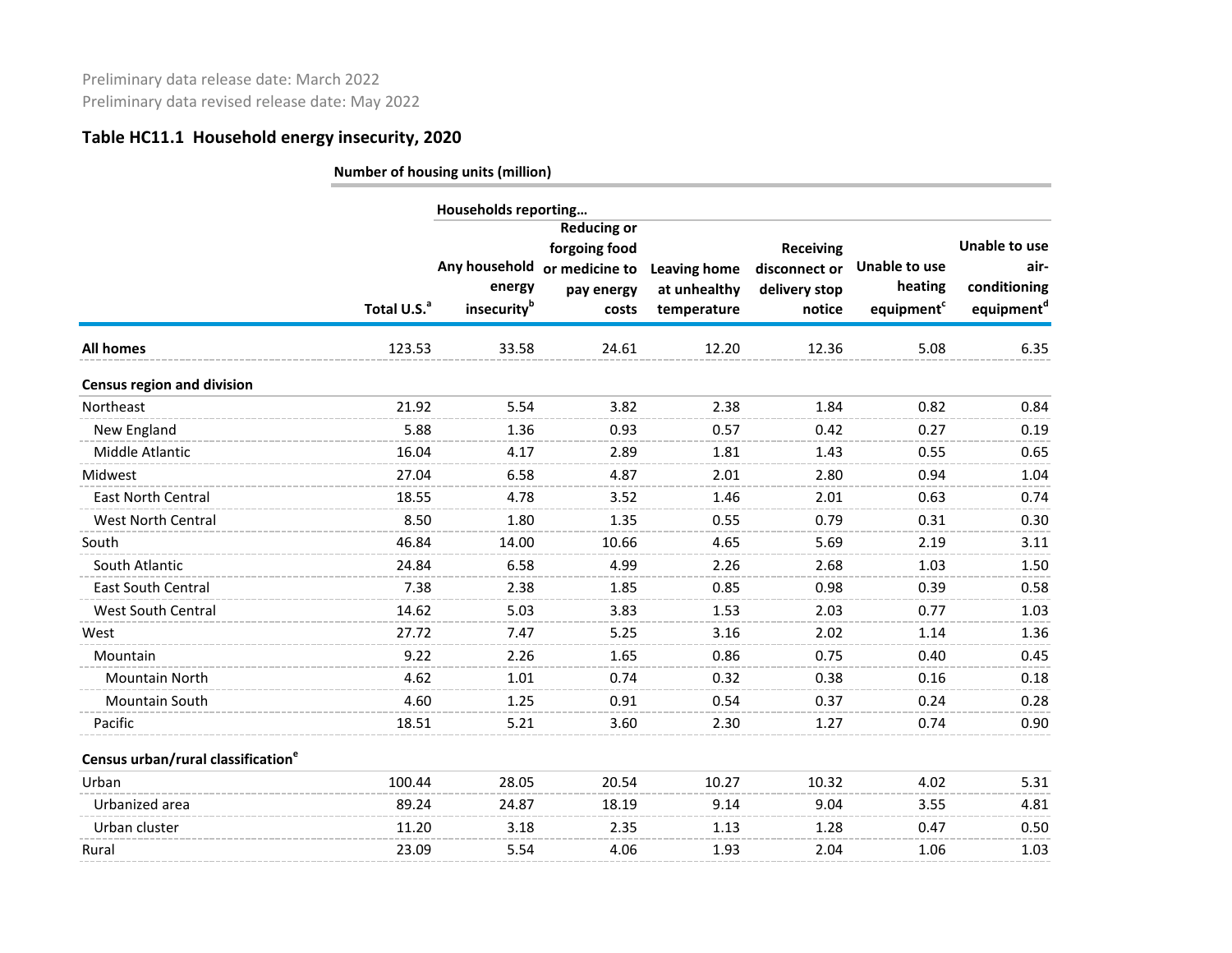|                                        | Total U.S. <sup>a</sup> | Households reporting<br>energy<br>insecurity <sup>b</sup> | <b>Reducing or</b><br>forgoing food<br>Any household or medicine to<br>pay energy<br>costs | <b>Leaving home</b><br>at unhealthy<br>temperature | <b>Receiving</b><br>disconnect or<br>delivery stop<br>notice | Unable to use<br>heating<br>equipment <sup>c</sup> | Unable to use<br>air-<br>conditioning<br>equipment <sup>d</sup> |
|----------------------------------------|-------------------------|-----------------------------------------------------------|--------------------------------------------------------------------------------------------|----------------------------------------------------|--------------------------------------------------------------|----------------------------------------------------|-----------------------------------------------------------------|
| <b>All homes</b>                       | 123.53                  | 33.58                                                     | 24.61                                                                                      | 12.20                                              | 12.36                                                        | 5.08                                               | 6.35                                                            |
| Climate region <sup>1</sup>            |                         |                                                           |                                                                                            |                                                    |                                                              |                                                    |                                                                 |
| Very-cold/Cold                         | 42.50                   | 10.02                                                     | 7.23                                                                                       | 3.51                                               | 3.82                                                         | 1.39                                               | 1.43                                                            |
| Mixed-humid                            | 36.79                   | 10.51                                                     | 7.74                                                                                       | 3.81                                               | 4.21                                                         | 1.73                                               | 2.26                                                            |
| Mixed-dry/Hot-dry                      | 15.06                   | 4.76                                                      | 3.41                                                                                       | 2.05                                               | 1.29                                                         | 0.78                                               | 0.98                                                            |
| Hot-humid                              | 22.31                   | 6.72                                                      | 5.19                                                                                       | 2.11                                               | 2.68                                                         | 1.03                                               | 1.50                                                            |
| Marine                                 | 6.87                    | 1.58                                                      | 1.03                                                                                       | 0.71                                               | 0.36                                                         | 0.16                                               | 0.17                                                            |
| Housing unit type                      |                         |                                                           |                                                                                            |                                                    |                                                              |                                                    |                                                                 |
| Single-family detached                 | 77.07                   | 17.09                                                     | 11.93                                                                                      | 5.89                                               | 6.33                                                         | 2.87                                               | 3.75                                                            |
| Single-family attached                 | 7.45                    | 2.10                                                      | 1.57                                                                                       | 0.80                                               | 0.76                                                         | 0.25                                               | 0.34                                                            |
| Apartments in buildings with 2-4 units | 9.34                    | 4.19                                                      | 3.32                                                                                       | 1.61                                               | 1.55                                                         | 0.53                                               | 0.59                                                            |
| Apartments in buildings with 5 or      |                         |                                                           |                                                                                            |                                                    |                                                              |                                                    |                                                                 |
| more units                             | 22.84                   | 7.00                                                      | 5.27                                                                                       | 2.75                                               | 2.27                                                         | 0.63                                               | 0.88                                                            |
| Mobile homes                           | 6.83                    | 3.21                                                      | 2.51                                                                                       | 1.15                                               | 1.45                                                         | 0.80                                               | 0.79                                                            |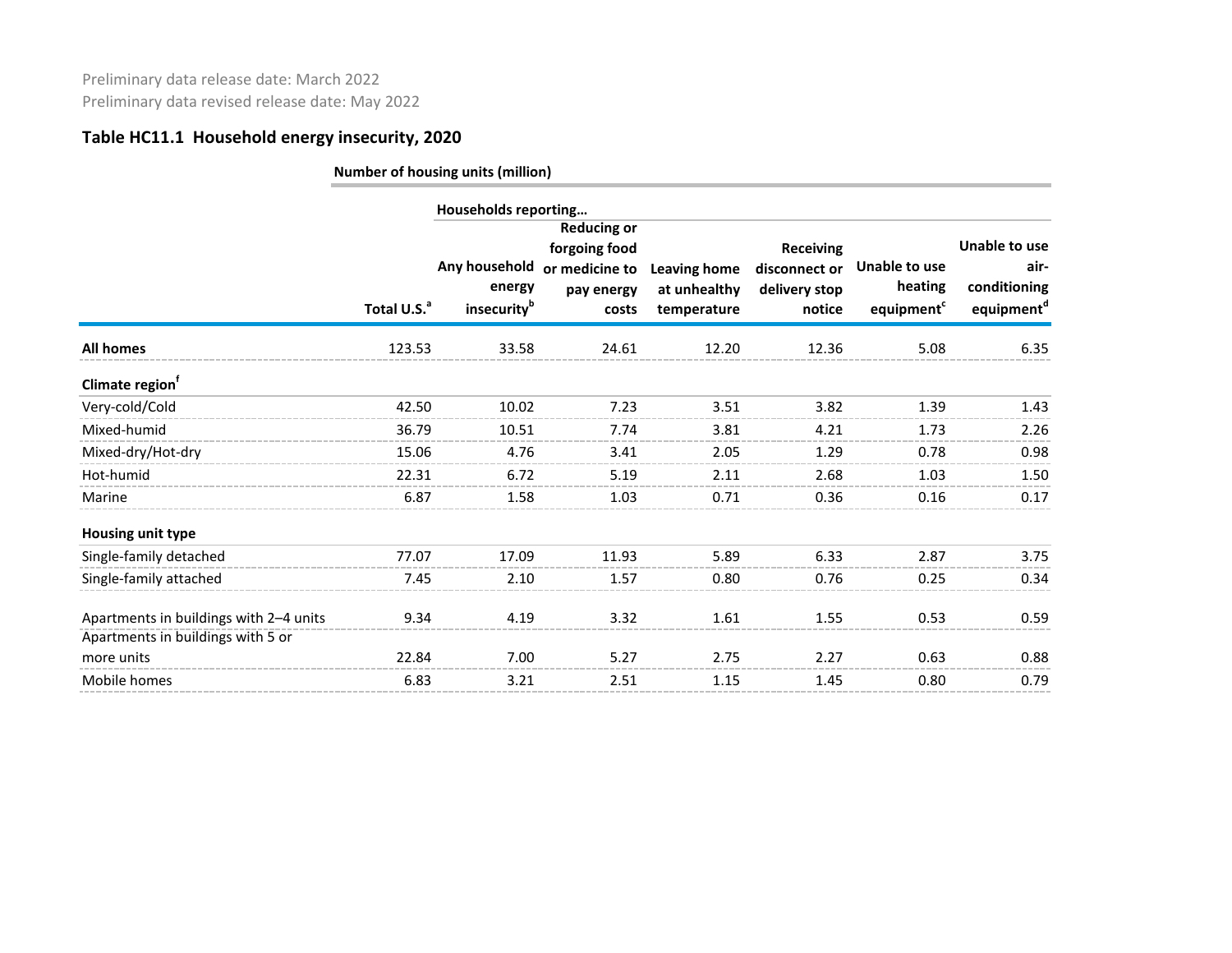| energy<br>insecurity <sup>b</sup> | <b>Reducing or</b><br>forgoing food<br>pay energy<br>costs                                                                                                              | <b>Leaving home</b><br>at unhealthy<br>temperature   | <b>Receiving</b><br>disconnect or<br>delivery stop<br>notice | Unable to use<br>heating<br>equipment <sup>c</sup> | <b>Unable to use</b><br>air-<br>conditioning<br>equipment <sup>d</sup> |
|-----------------------------------|-------------------------------------------------------------------------------------------------------------------------------------------------------------------------|------------------------------------------------------|--------------------------------------------------------------|----------------------------------------------------|------------------------------------------------------------------------|
| 33.58                             | 24.61                                                                                                                                                                   | 12.20                                                | 12.36                                                        | 5.08                                               | 6.35                                                                   |
|                                   |                                                                                                                                                                         |                                                      |                                                              |                                                    |                                                                        |
| 5.96                              | 4.16                                                                                                                                                                    | 2.43                                                 | 2.26                                                         | 1.08                                               | 1.04                                                                   |
| 3.70                              | 2.60                                                                                                                                                                    | 1.39                                                 | 1.31                                                         | 0.62                                               | 0.81                                                                   |
| 3.92                              | 2.92                                                                                                                                                                    | 1.29                                                 | 1.52                                                         | 0.54                                               | 0.72                                                                   |
| 5.48                              | 4.21                                                                                                                                                                    | 2.05                                                 | 1.97                                                         | 0.71                                               | 0.94                                                                   |
| 4.53                              | 3.32                                                                                                                                                                    | 1.82                                                 | 1.72                                                         | 0.76                                               | 0.89                                                                   |
| 4.08                              | 3.02                                                                                                                                                                    | 1.31                                                 | 1.51                                                         | 0.70                                               | 0.92                                                                   |
| 3.61                              | 2.66                                                                                                                                                                    | 1.11                                                 | 1.22                                                         | 0.39                                               | 0.75                                                                   |
| 1.34                              | 1.01                                                                                                                                                                    | 0.47                                                 | 0.52                                                         | 0.17                                               | 0.21                                                                   |
| 0.96                              | 0.72                                                                                                                                                                    | 0.33                                                 | 0.33                                                         | 0.10                                               | 0.06                                                                   |
|                                   |                                                                                                                                                                         |                                                      |                                                              |                                                    |                                                                        |
| 13.23                             | 9.19                                                                                                                                                                    | 4.67                                                 | 4.64                                                         | 1.74                                               | 2.67                                                                   |
| 15.14                             | 11.55                                                                                                                                                                   | 5.26                                                 | 5.93                                                         | 1.98                                               | 2.79                                                                   |
| 1.18                              | 0.79                                                                                                                                                                    | 0.52                                                 | 0.45                                                         | 0.30                                               | 0.18                                                                   |
| 1.15                              | 0.87                                                                                                                                                                    | 0.41                                                 | 0.36                                                         | 0.26                                               | 0.12                                                                   |
| 0.53                              | 0.38                                                                                                                                                                    | 0.25                                                 | 0.17                                                         | 0.17                                               | 0.09                                                                   |
| Q                                 | Q                                                                                                                                                                       | Q                                                    | Q                                                            | Q                                                  | N                                                                      |
| 2.33                              | 1.80                                                                                                                                                                    | 1.07                                                 | 0.80                                                         | 0.63                                               | 0.49                                                                   |
|                                   | Total U.S. <sup>a</sup><br>123.53<br>20.26<br>12.48<br>12.76<br>18.34<br>16.30<br>17.16<br>16.16<br>5.53<br>4.56<br>56.25<br>48.89<br>4.96<br>5.05<br>2.22<br>Q<br>6.10 | Households reporting<br>Any household or medicine to |                                                              |                                                    |                                                                        |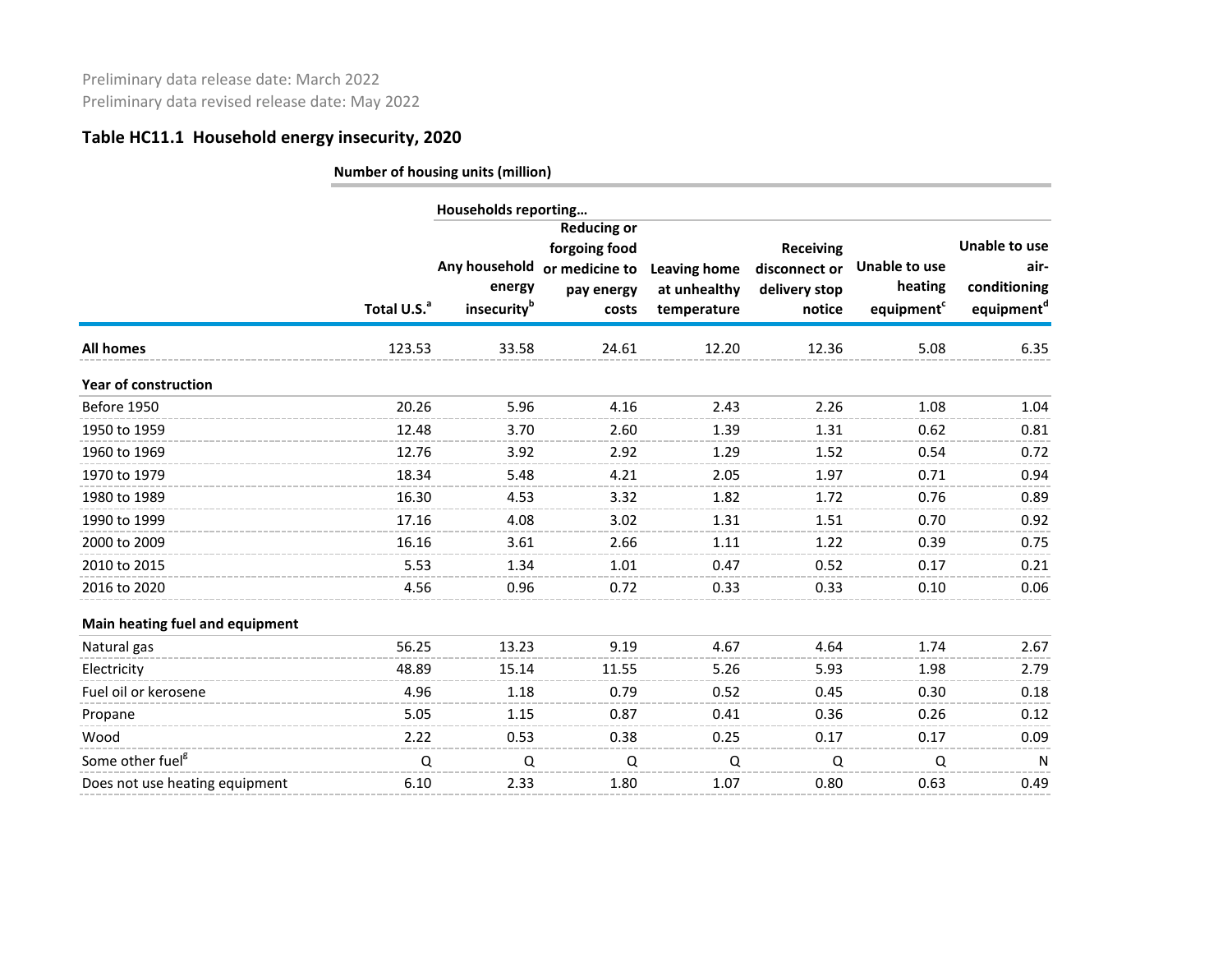|                                                                  |                         | Households reporting                               |                                                                              |                                                    |                                                              |                                                    |                                                                 |
|------------------------------------------------------------------|-------------------------|----------------------------------------------------|------------------------------------------------------------------------------|----------------------------------------------------|--------------------------------------------------------------|----------------------------------------------------|-----------------------------------------------------------------|
|                                                                  | Total U.S. <sup>a</sup> | Any household<br>energy<br>insecurity <sup>b</sup> | <b>Reducing or</b><br>forgoing food<br>or medicine to<br>pay energy<br>costs | <b>Leaving home</b><br>at unhealthy<br>temperature | <b>Receiving</b><br>disconnect or<br>delivery stop<br>notice | Unable to use<br>heating<br>equipment <sup>c</sup> | Unable to use<br>air-<br>conditioning<br>equipment <sup>d</sup> |
| <b>All homes</b>                                                 | 123.53                  | 33.58                                              | 24.61                                                                        | 12.20                                              | 12.36                                                        | 5.08                                               | 6.35                                                            |
| Main heating equipment (including all<br>fuels)                  |                         |                                                    |                                                                              |                                                    |                                                              |                                                    |                                                                 |
| Central warm-air furnace                                         | 71.98                   | 17.71                                              | 12.87                                                                        | 5.82                                               | 6.93                                                         | 2.49                                               | 3.60                                                            |
| Heat pump                                                        | 17.75                   | 4.62                                               | 3.62                                                                         | 1.48                                               | 1.72                                                         | 0.46                                               | 0.80                                                            |
| Steam or hot water system                                        | 9.32                    | 2.41                                               | 1.54                                                                         | 1.10                                               | 0.72                                                         | 0.40                                               | 0.37                                                            |
| Ductless heat pump (mini-split)                                  | 1.12                    | 0.30                                               | 0.18                                                                         | 0.11                                               | Q                                                            | Q                                                  | 0.08                                                            |
| Built-in electric units                                          | 8.25                    | 2.68                                               | 1.96                                                                         | 1.12                                               | 0.89                                                         | 0.24                                               | 0.32                                                            |
| Built-in oil or gas room heater                                  | 3.04                    | 1.20                                               | 0.92                                                                         | 0.51                                               | 0.37                                                         | 0.27                                               | 0.18                                                            |
| Portable electric heaters                                        | 3.24                    | 1.66                                               | 1.25                                                                         | 0.71                                               | 0.63                                                         | 0.37                                               | 0.38                                                            |
| Heating stove burning wood                                       | 1.98                    | 0.50                                               | 0.35                                                                         | 0.24                                               | 0.15                                                         | 0.16                                               | 0.09                                                            |
| Some other equipment                                             | 0.74                    | 0.16                                               | 0.11                                                                         | Q                                                  | 0.07                                                         | Q                                                  | Q                                                               |
| Does not use heating equipment                                   | 6.10                    | 2.33                                               | 1.80                                                                         | 1.07                                               | 0.80                                                         | 0.63                                               | 0.49                                                            |
| Air-conditioning equipment                                       |                         |                                                    |                                                                              |                                                    |                                                              |                                                    |                                                                 |
| Uses air-conditioning equipment<br>Does not use air-conditioning | 108.92                  | 28.16                                              | 20.76                                                                        | 9.81                                               | 10.56                                                        | 4.07                                               | 5.58                                                            |
| equipment                                                        | 14.61                   | 5.42                                               | 3.84                                                                         | 2.39                                               | 1.80                                                         | 1.01                                               | 0.76                                                            |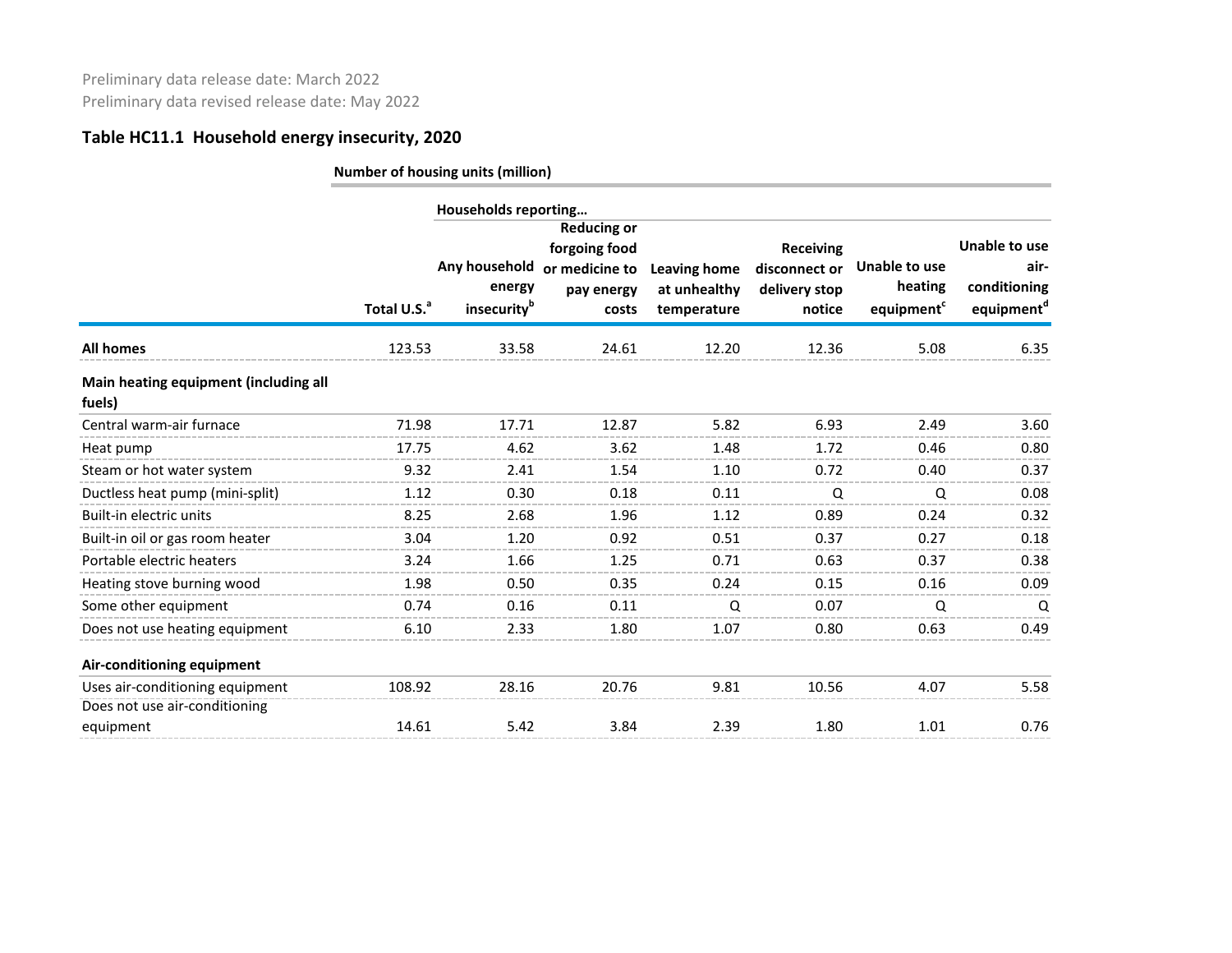| <b>Number of housing units (million)</b> |  |  |  |  |
|------------------------------------------|--|--|--|--|
|------------------------------------------|--|--|--|--|

|                                                                     |                         | Households reporting                                              |                                                            |                                                    |                                                              |                                                           |                                                                        |
|---------------------------------------------------------------------|-------------------------|-------------------------------------------------------------------|------------------------------------------------------------|----------------------------------------------------|--------------------------------------------------------------|-----------------------------------------------------------|------------------------------------------------------------------------|
|                                                                     | Total U.S. <sup>a</sup> | Any household or medicine to<br>energy<br>insecurity <sup>b</sup> | <b>Reducing or</b><br>forgoing food<br>pay energy<br>costs | <b>Leaving home</b><br>at unhealthy<br>temperature | <b>Receiving</b><br>disconnect or<br>delivery stop<br>notice | <b>Unable to use</b><br>heating<br>equipment <sup>c</sup> | <b>Unable to use</b><br>air-<br>conditioning<br>equipment <sup>d</sup> |
| All homes                                                           | 123.53                  | 33.58                                                             | 24.61                                                      | 12.20                                              | 12.36                                                        | 5.08                                                      | 6.35                                                                   |
| Main type of air-conditioning<br>equipment used                     |                         |                                                                   |                                                            |                                                    |                                                              |                                                           |                                                                        |
| Central air-conditioning equipment<br>(including central heat pump) | 82.12                   | 18.07                                                             | 13.28                                                      | 5.75                                               | 6.92                                                         | 2.32                                                      | 3.64                                                                   |
| Ductless heat pump (mini-split)                                     | 1.76                    | 0.34                                                              | 0.19                                                       | 0.14                                               | 0.14                                                         | 0.10                                                      | 0.10                                                                   |
| Window or wall air conditioner                                      | 21.40                   | 8.42                                                              | 6.35                                                       | 3.33                                               | 3.12                                                         | 1.45                                                      | 1.52                                                                   |
| Portable air conditioner                                            | 2.68                    | 0.96                                                              | 0.66                                                       | 0.41                                               | 0.29                                                         | 0.16                                                      | 0.23                                                                   |
| Evaporative or swamp cooler                                         | 0.95                    | 0.38                                                              | 0.29                                                       | 0.18                                               | 0.09                                                         | Q                                                         | 0.09                                                                   |
| Does not use air-conditioning                                       |                         |                                                                   |                                                            |                                                    |                                                              |                                                           |                                                                        |
| equipment                                                           | 14.61                   | 5.42                                                              | 3.84                                                       | 2.39                                               | 1.80                                                         | 1.01                                                      | 0.76                                                                   |
| <b>Adequacy of insulation</b>                                       |                         |                                                                   |                                                            |                                                    |                                                              |                                                           |                                                                        |
| Well insulated                                                      | 34.34                   | 6.58                                                              | 4.90                                                       | 2.00                                               | 2.17                                                         | 0.77                                                      | 1.07                                                                   |
| Adequately insulated                                                | 64.27                   | 15.35                                                             | 11.13                                                      | 4.80                                               | 5.60                                                         | 1.83                                                      | 2.89                                                                   |
| Poorly insulated                                                    | 21.29                   | 9.80                                                              | 7.17                                                       | 4.48                                               | 3.98                                                         | 2.07                                                      | 2.00                                                                   |
| No insulation                                                       | 3.63                    | 1.85                                                              | 1.41                                                       | 0.92                                               | 0.61                                                         | 0.41                                                      | 0.38                                                                   |
| Type of glass in windows                                            |                         |                                                                   |                                                            |                                                    |                                                              |                                                           |                                                                        |
| Single-pane glass                                                   | 43.51                   | 15.97                                                             | 11.93                                                      | 6.07                                               | 6.24                                                         | 2.73                                                      | 3.03                                                                   |
| Double-pane glass                                                   | 77.95                   | 17.26                                                             | 12.44                                                      | 5.93                                               | 6.04                                                         | 2.30                                                      | 3.25                                                                   |
| Triple-pane glass                                                   | 2.07                    | 0.35                                                              | 0.24                                                       | 0.20                                               | 0.07                                                         | Q                                                         | 0.07                                                                   |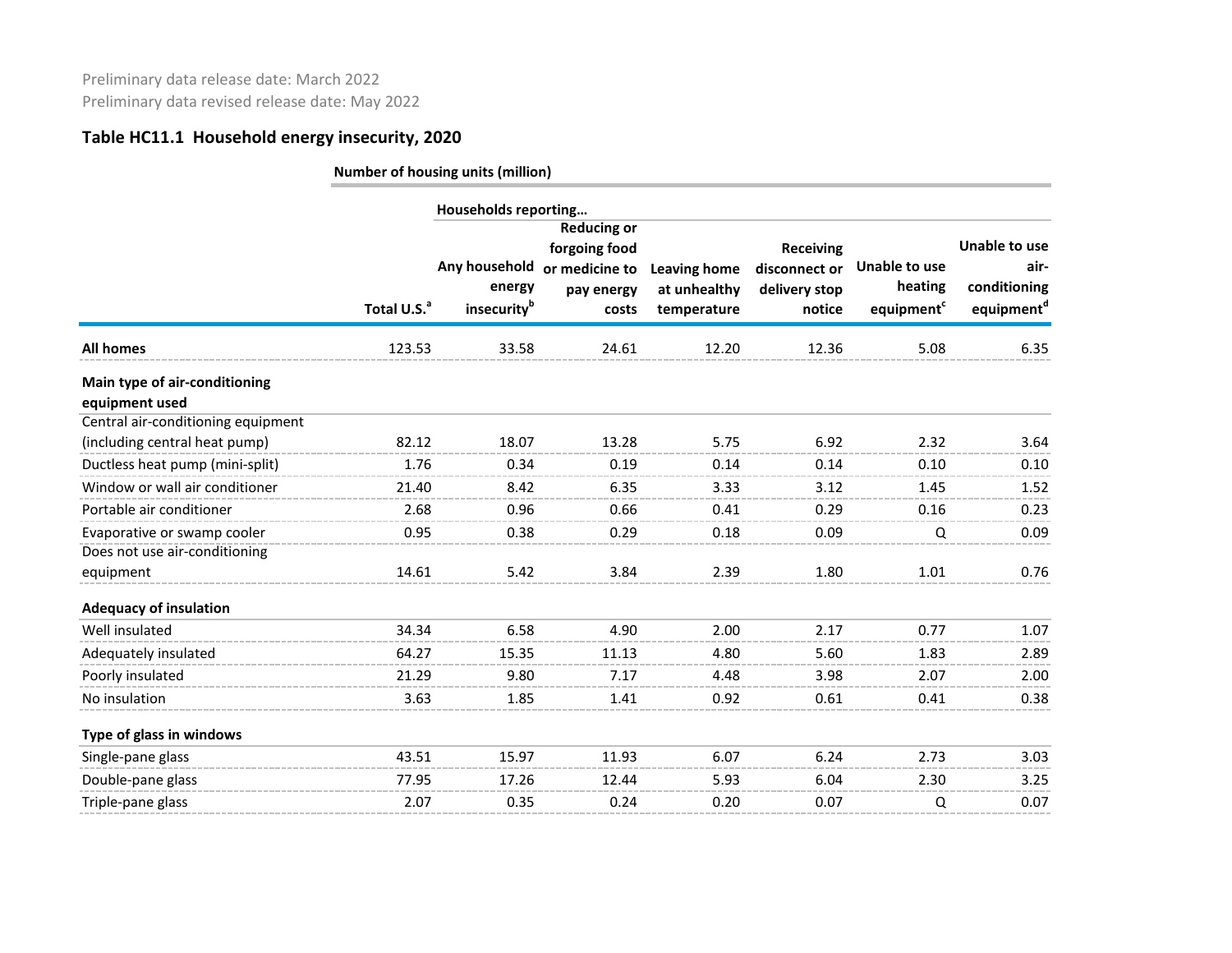|                                    |                         | Households reporting              | <b>Reducing or</b>                                                   |                                                    |                                                              |                                                    |                                                                 |
|------------------------------------|-------------------------|-----------------------------------|----------------------------------------------------------------------|----------------------------------------------------|--------------------------------------------------------------|----------------------------------------------------|-----------------------------------------------------------------|
|                                    | Total U.S. <sup>a</sup> | energy<br>insecurity <sup>b</sup> | forgoing food<br>Any household or medicine to<br>pay energy<br>costs | <b>Leaving home</b><br>at unhealthy<br>temperature | <b>Receiving</b><br>disconnect or<br>delivery stop<br>notice | Unable to use<br>heating<br>equipment <sup>c</sup> | Unable to use<br>air-<br>conditioning<br>equipment <sup>d</sup> |
| <b>All homes</b>                   | 123.53                  | 33.58                             | 24.61                                                                | 12.20                                              | 12.36                                                        | 5.08                                               | 6.35                                                            |
| <b>Number of household members</b> |                         |                                   |                                                                      |                                                    |                                                              |                                                    |                                                                 |
| 1 member                           | 33.59                   | 8.53                              | 6.07                                                                 | 3.66                                               | 2.62                                                         | 1.09                                               | 1.20                                                            |
| 2 members                          | 45.31                   | 9.56                              | 6.70                                                                 | 3.64                                               | 3.15                                                         | 1.32                                               | 1.86                                                            |
| 3 members                          | 18.27                   | 5.87                              | 4.42                                                                 | 1.85                                               | 2.18                                                         | 0.96                                               | 1.02                                                            |
| 4 members                          | 15.56                   | 5.08                              | 3.91                                                                 | 1.61                                               | 2.10                                                         | 0.73                                               | 1.09                                                            |
| 5 members                          | 6.44                    | 2.45                              | 1.93                                                                 | 0.75                                               | 1.22                                                         | 0.52                                               | 0.62                                                            |
| 6 or more members                  | 4.37                    | 2.08                              | 1.59                                                                 | 0.68                                               | 1.09                                                         | 0.45                                               | 0.56                                                            |
| 2020 annual household income       |                         |                                   |                                                                      |                                                    |                                                              |                                                    |                                                                 |
| Less than \$5,000                  | 4.48                    | 2.60                              | 2.10                                                                 | 1.11                                               | 1.19                                                         | 0.51                                               | 0.54                                                            |
| \$5,000 to \$9,999                 | 4.01                    | 2.25                              | 1.87                                                                 | 0.85                                               | 0.78                                                         | 0.39                                               | 0.32                                                            |
| \$10,000 to \$19,999               | 10.25                   | 4.80                              | 3.86                                                                 | 2.12                                               | 1.86                                                         | 0.83                                               | 0.88                                                            |
| \$20,000 to \$39,999               | 24.07                   | 9.56                              | 7.54                                                                 | 3.60                                               | 3.46                                                         | 1.57                                               | 1.97                                                            |
| \$40,000 to \$59,999               | 19.61                   | 5.74                              | 4.22                                                                 | 1.75                                               | 2.25                                                         | 0.86                                               | 1.14                                                            |
| \$60,000 to \$99,999               | 27.71                   | 5.58                              | 3.56                                                                 | 1.57                                               | 1.94                                                         | 0.58                                               | 0.92                                                            |
| \$100,000 to \$149,999             | 16.54                   | 1.84                              | 1.01                                                                 | 0.68                                               | 0.62                                                         | 0.21                                               | 0.34                                                            |
| \$150,000 or more                  | 16.86                   | 1.22                              | 0.44                                                                 | 0.52                                               | 0.26                                                         | 0.14                                               | 0.24                                                            |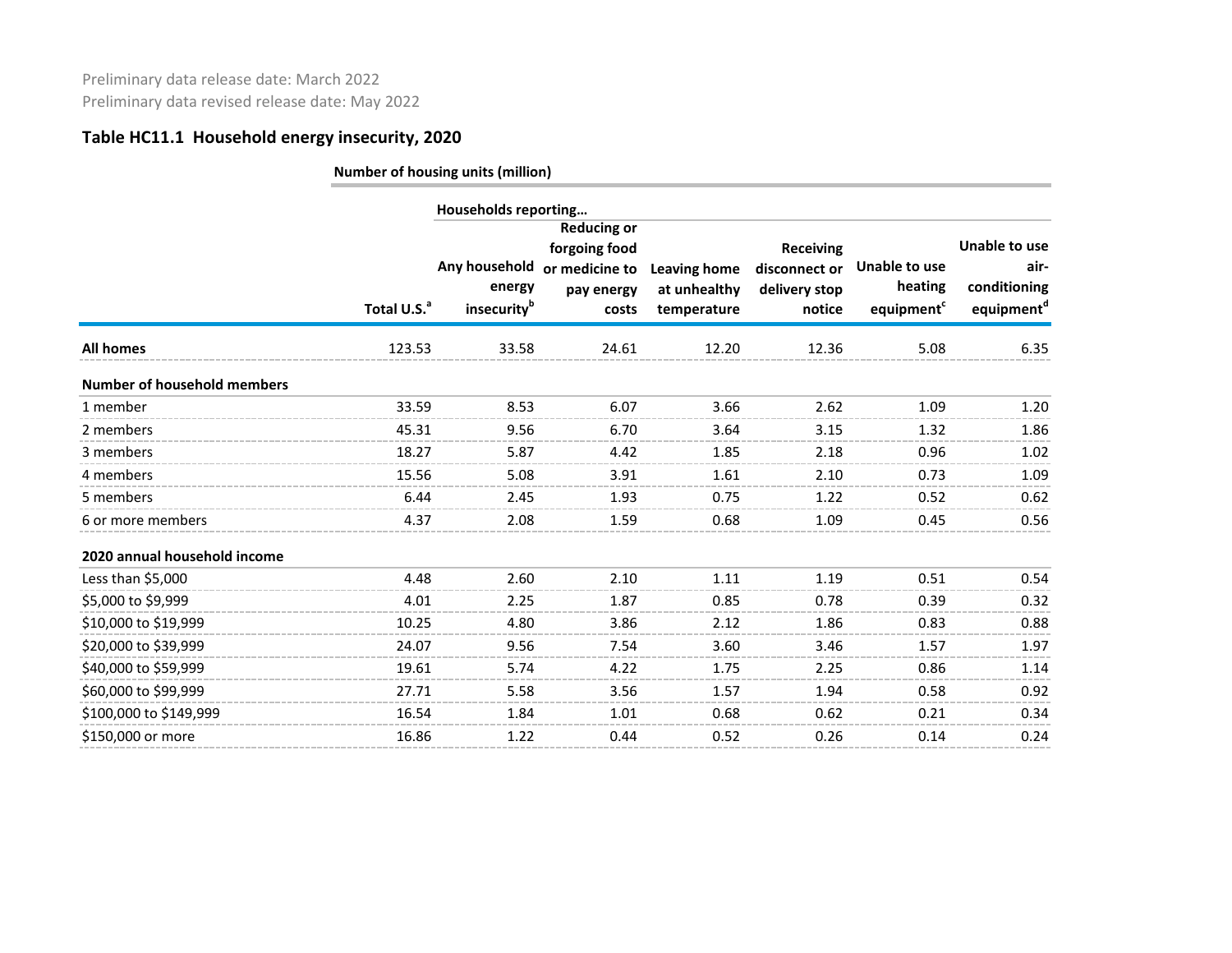|       | energy<br>insecurity <sup>b</sup> | forgoing food<br>pay energy<br>costs                                                                      | <b>Leaving home</b><br>at unhealthy<br>temperature                         | <b>Receiving</b><br>disconnect or<br>delivery stop<br>notice | Unable to use<br>heating<br>equipment <sup>c</sup> | Unable to use<br>air-<br>conditioning<br>equipment <sup>d</sup> |
|-------|-----------------------------------|-----------------------------------------------------------------------------------------------------------|----------------------------------------------------------------------------|--------------------------------------------------------------|----------------------------------------------------|-----------------------------------------------------------------|
|       | 33.58                             | 24.61                                                                                                     | 12.20                                                                      | 12.36                                                        | 5.08                                               | 6.35                                                            |
|       |                                   |                                                                                                           |                                                                            |                                                              |                                                    |                                                                 |
|       | 30.28                             | 22.24                                                                                                     | 10.87                                                                      | 11.56                                                        | 4.56                                               | 5.89                                                            |
|       |                                   |                                                                                                           |                                                                            |                                                              |                                                    |                                                                 |
|       | 1.00                              | 0.56                                                                                                      | 0.47                                                                       | 0.18                                                         | 0.14                                               | 0.12                                                            |
| 0.72  | 0.16                              | 0.13                                                                                                      | Q                                                                          | Q                                                            | Q                                                  | Q                                                               |
|       | 2.14                              | 1.67                                                                                                      | 0.79                                                                       | 0.61                                                         | 0.37                                               | 0.31                                                            |
|       |                                   |                                                                                                           |                                                                            |                                                              |                                                    |                                                                 |
| 52.11 | 10.01                             | 6.93                                                                                                      | 4.38                                                                       | 2.77                                                         | 1.43                                               | 1.89                                                            |
|       | 23.57                             | 17.67                                                                                                     | 7.81                                                                       | 9.59                                                         | 3.65                                               | 4.46                                                            |
|       |                                   |                                                                                                           |                                                                            |                                                              |                                                    |                                                                 |
|       | 12.88                             | 10.02                                                                                                     | 3.97                                                                       | 5.90                                                         | 2.32                                               | 2.81                                                            |
|       | 20.70                             | 14.59                                                                                                     | 8.22                                                                       | 6.46                                                         | 2.76                                               | 3.54                                                            |
|       |                                   |                                                                                                           |                                                                            |                                                              |                                                    |                                                                 |
|       | 6.57                              | 5.14                                                                                                      | 2.40                                                                       | 2.24                                                         | 0.95                                               | 1.19                                                            |
|       | 27.02                             | 19.47                                                                                                     | 9.79                                                                       | 10.12                                                        | 4.14                                               | 5.15                                                            |
|       |                                   | Total U.S. <sup>a</sup><br>123.53<br>112.52<br>4.33<br>5.96<br>71.42<br>34.58<br>88.95<br>13.99<br>109.54 | Households reporting<br><b>Reducing or</b><br>Any household or medicine to |                                                              |                                                    |                                                                 |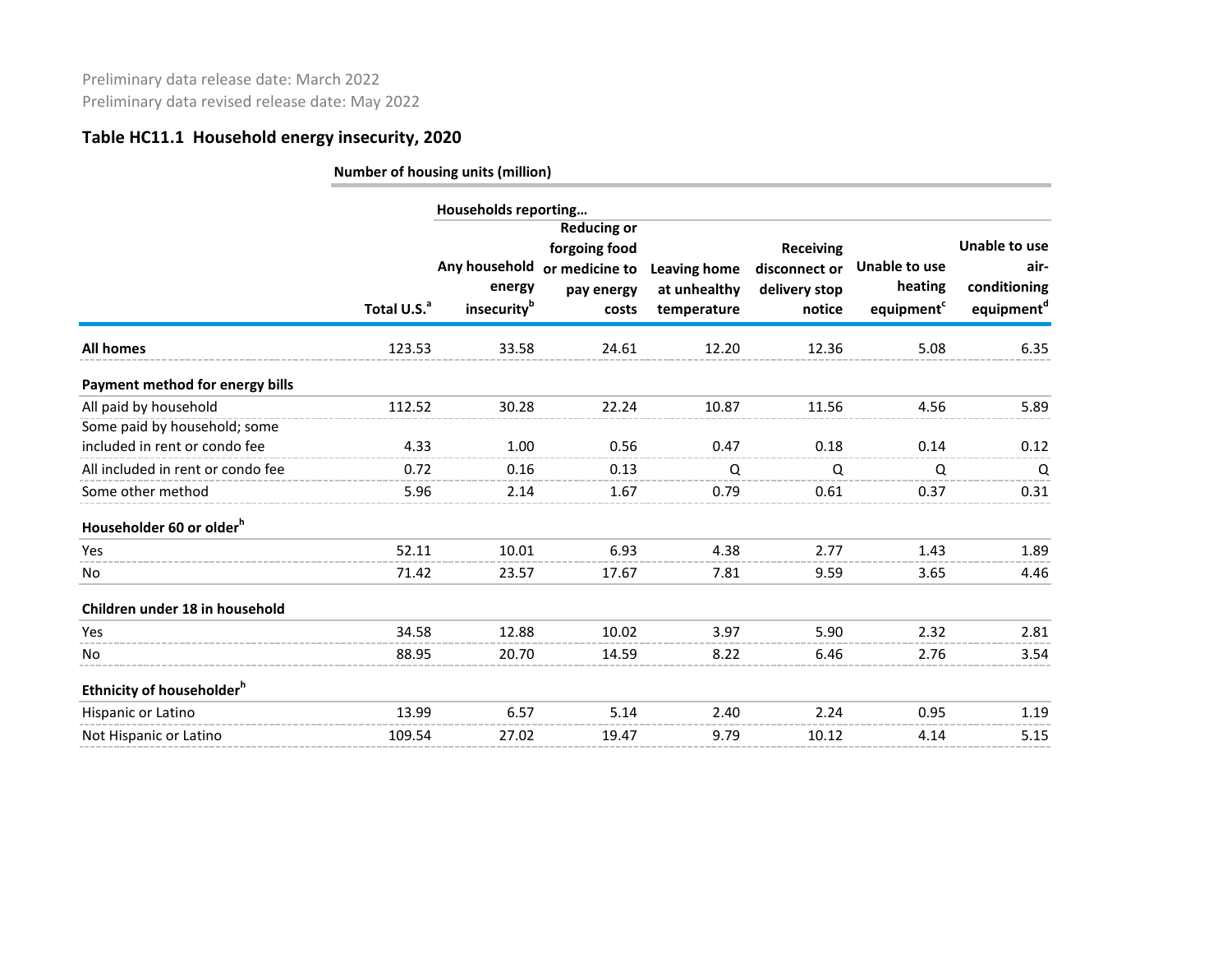|                                        |                         | Households reporting              |                                                                                            |                                                    |                                                              |                                                    |                                                                 |
|----------------------------------------|-------------------------|-----------------------------------|--------------------------------------------------------------------------------------------|----------------------------------------------------|--------------------------------------------------------------|----------------------------------------------------|-----------------------------------------------------------------|
|                                        | Total U.S. <sup>a</sup> | energy<br>insecurity <sup>b</sup> | <b>Reducing or</b><br>forgoing food<br>Any household or medicine to<br>pay energy<br>costs | <b>Leaving home</b><br>at unhealthy<br>temperature | <b>Receiving</b><br>disconnect or<br>delivery stop<br>notice | Unable to use<br>heating<br>equipment <sup>c</sup> | Unable to use<br>air-<br>conditioning<br>equipment <sup>d</sup> |
| <b>All homes</b>                       | 123.53                  | 33.58                             | 24.61                                                                                      | 12.20                                              | 12.36                                                        | 5.08                                               | 6.35                                                            |
| Race of householder <sup>h,i</sup>     |                         |                                   |                                                                                            |                                                    |                                                              |                                                    |                                                                 |
| White alone                            | 99.99                   | 23.18                             | 16.78                                                                                      | 8.47                                               | 8.02                                                         | 3.29                                               | 4.28                                                            |
| Hispanic or Latino                     | 12.04                   | 5.52                              | 4.43                                                                                       | 2.02                                               | 1.87                                                         | 0.78                                               | 1.00                                                            |
| Not Hispanic or Latino                 | 87.94                   | 17.66                             | 12.35                                                                                      | 6.44                                               | 6.15                                                         | 2.51                                               | 3.28                                                            |
| Black or African American alone        | 12.95                   | 6.73                              | 5.21                                                                                       | 2.26                                               | 3.37                                                         | 1.29                                               | 1.42                                                            |
| Hispanic or Latino                     | 0.63                    | 0.35                              | 0.26                                                                                       | 0.11                                               | 0.14                                                         | Q                                                  | $\mathsf Q$                                                     |
| Not Hispanic or Latino                 | 12.32                   | 6.39                              | 4.95                                                                                       | 2.15                                               | 3.23                                                         | 1.21                                               | 1.34                                                            |
| Asian alone                            | 6.06                    | 1.53                              | 1.03                                                                                       | 0.75                                               | 0.21                                                         | 0.20                                               | 0.26                                                            |
| American Indian or Alaska Native       |                         |                                   |                                                                                            |                                                    |                                                              |                                                    |                                                                 |
| alone                                  | 1.08                    | 0.56                              | 0.41                                                                                       | 0.17                                               | 0.19                                                         | 0.11                                               | 0.07                                                            |
| Native Hawaiian or Other Pacific       |                         |                                   |                                                                                            |                                                    |                                                              |                                                    |                                                                 |
| Islander alone                         | 0.35                    | 0.15                              | 0.12                                                                                       | Q                                                  | Q                                                            | Q                                                  | Q                                                               |
| More than one race                     | 3.10                    | 1.43                              | 1.06                                                                                       | 0.51                                               | 0.53                                                         | 0.19                                               | 0.31                                                            |
| Ownership of housing unit <sup>1</sup> |                         |                                   |                                                                                            |                                                    |                                                              |                                                    |                                                                 |
| Owned                                  | 82.92                   | 16.93                             | 11.76                                                                                      | 5.99                                               | 5.49                                                         | 2.94                                               | 3.83                                                            |
| Rented                                 | 40.61                   | 16.66                             | 12.84                                                                                      | 6.20                                               | 6.87                                                         | 2.14                                               | 2.52                                                            |
|                                        |                         |                                   |                                                                                            |                                                    |                                                              |                                                    |                                                                 |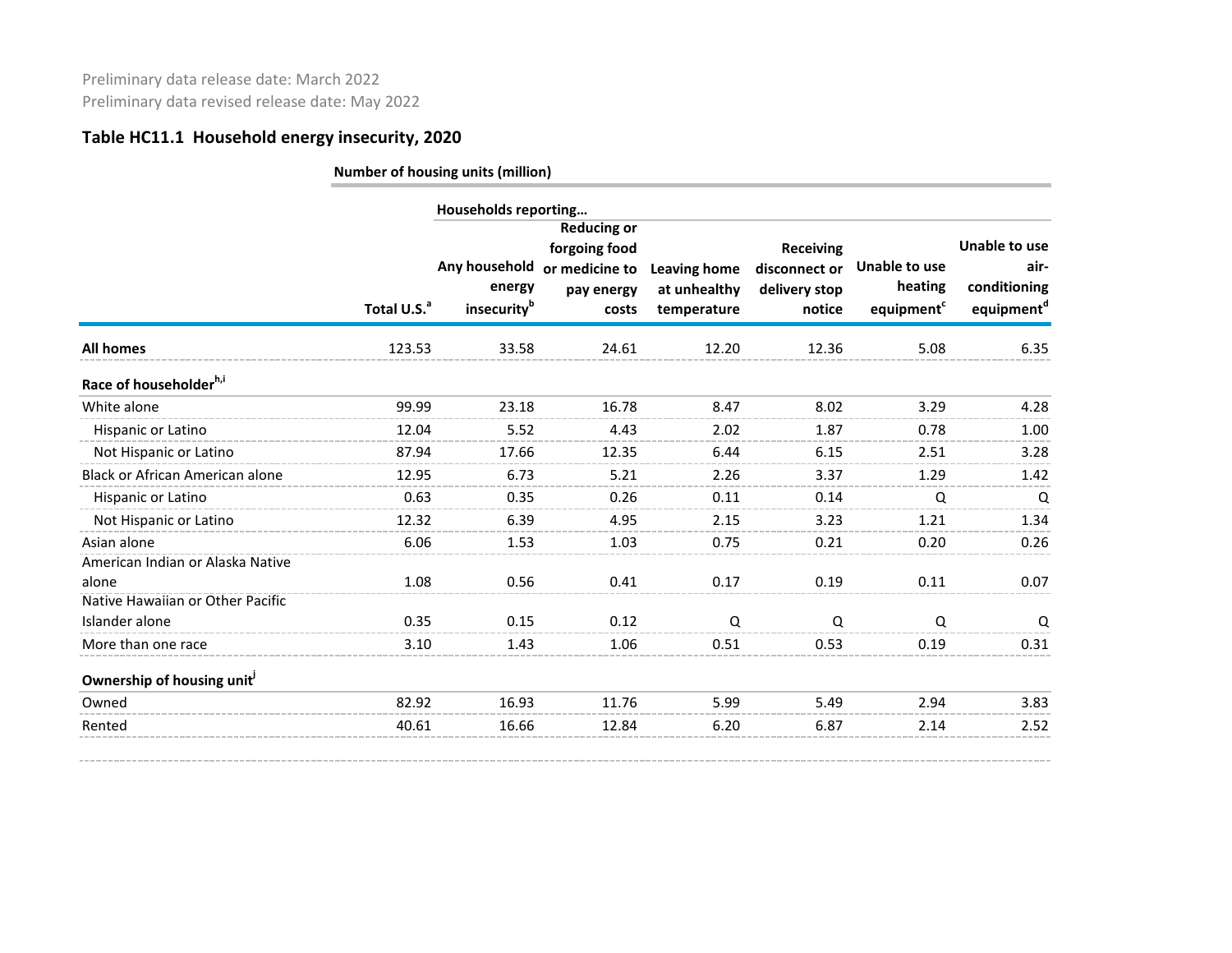|           |                         | Number of housing units (million)                         |                                                                                            |                                             |                                                              |                                       |                                                                 |
|-----------|-------------------------|-----------------------------------------------------------|--------------------------------------------------------------------------------------------|---------------------------------------------|--------------------------------------------------------------|---------------------------------------|-----------------------------------------------------------------|
|           | Total U.S. <sup>a</sup> | Households reporting<br>energy<br>insecurity <sup>b</sup> | <b>Reducing or</b><br>forgoing food<br>Any household or medicine to<br>pay energy<br>costs | Leaving home<br>at unhealthy<br>temperature | <b>Receiving</b><br>disconnect or<br>delivery stop<br>notice | Unable to use<br>heating<br>equipment | Unable to use<br>air-<br>conditioning<br>equipment <sup>d</sup> |
| All homes | 123.53                  | 33.58                                                     | 24.61                                                                                      | 12.20                                       | 12.36                                                        | 5.08                                  | 6.35                                                            |

Source: U.S. Energy Information Administration, Office of Energy Demand and Integrated Statistics, Form EIA-457A of the *2020 Residential Energy Consumption Survey* Notes: Because of rounding, data may not sum to totals. See RECS Terminology for the definitions of terms used in these tables.

<sup>a</sup> Total U.S. includes all primary occupied housing units in the 50 states and the District of Columbia. Vacant housing units, seasonal units, second homes, military houses, and group quarters are excluded.

<sup>b</sup> Household energy insecurity as defined in this table includes only those issues collected as part of the RECS questionnaire. Other factors, such as energy costs as a percentage of household income, could be considered as household energy insecurity, but they are not included here. Respondents may report more than one energy insecurity issue.

<sup>c</sup> Includes inability to use main heating equipment at any time during the previous 12 months because equipment was broken and household could not have it repaired or because of an electricity, natural gas, or bulk fuel disruption due to lack of payment.

<sup>d</sup> Includes inability to use air-conditoning equipment at any time during the previous 12 months because equipment was broken and household could not have it repaired or because of an electricity disruption due to lack of payment.

<sup>e</sup> Housing units are classified using criteria created by the U.S. Census Bureau based on 2010 Census data. Urbanized areas are densely settled groupings of blocks or tracts with 50,000 or more people, while urban clusters have at least 2,500 but less than 50,000 people. All other areas are rural.

<sup>f</sup> The Building America program, sponsored by the U.S. Department of Energy's Office of Energy Efficiency and Renewable Energy (EERE), created these climate regions. We combined climate regions for this publication. The Subarctic region is included with data for Very-cold and Cold.

<sup>g</sup> Some other fuel includes coal and district steam.

h These characteristics refer to the householder that completed the RECS questionnaire.

i Householders could select more than one racial category to describe themselves. These householders are only included as m*ore than one race* .

<sup>j</sup>*Rented* includes households that occupy their primary housing units without paying rent.

Q = Data withheld because either the relative standard error (RSE) was greater than 50% or fewer than 10 households were in the reporting sample.

N = No households in reporting sample.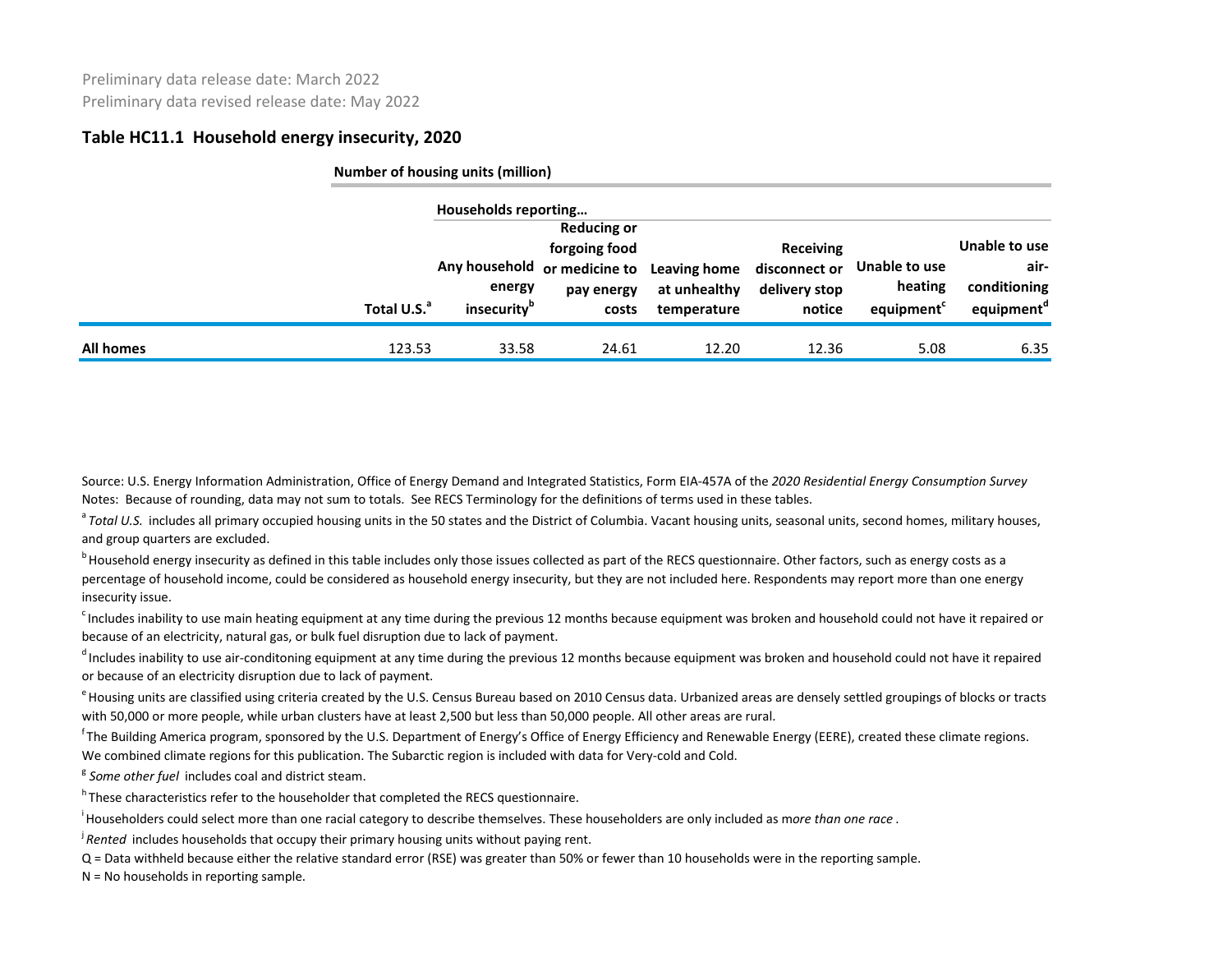|                                                |                         | RSEs for number of housing units |                                                                                            |                                                    |                                                              |                                                    |                                                                        |
|------------------------------------------------|-------------------------|----------------------------------|--------------------------------------------------------------------------------------------|----------------------------------------------------|--------------------------------------------------------------|----------------------------------------------------|------------------------------------------------------------------------|
|                                                |                         | Households reporting             |                                                                                            |                                                    |                                                              |                                                    |                                                                        |
|                                                | Total U.S. <sup>a</sup> | energy<br>insecurityb            | <b>Reducing or</b><br>forgoing food<br>Any household or medicine to<br>pay energy<br>costs | <b>Leaving home</b><br>at unhealthy<br>temperature | <b>Receiving</b><br>disconnect or<br>delivery stop<br>notice | Unable to use<br>heating<br>equipment <sup>c</sup> | <b>Unable to use</b><br>air-<br>conditioning<br>equipment <sup>d</sup> |
| <b>All homes</b>                               | 0.00                    | 1.48                             | 1.68                                                                                       | 2.95                                               | 2.35                                                         | 4.74                                               | 3.79                                                                   |
| <b>Census region and division</b>              |                         |                                  |                                                                                            |                                                    |                                                              |                                                    |                                                                        |
| Northeast                                      | 0.00                    | 3.56                             | 4.13                                                                                       | 6.07                                               | 6.16                                                         | 9.85                                               | 10.27                                                                  |
| New England                                    | 0.00                    | 5.77                             | 7.28                                                                                       | 9.85                                               | 9.23                                                         | 13.30                                              | 14.71                                                                  |
| Middle Atlantic                                | 0.00                    | 4.24                             | 5.42                                                                                       | 7.30                                               | 7.51                                                         | 13.36                                              | 12.03                                                                  |
| Midwest                                        | 0.00                    | 3.40                             | 3.87                                                                                       | 8.01                                               | 5.28                                                         | 11.21                                              | 10.42                                                                  |
| East North Central                             | 0.00                    | 4.36                             | 4.92                                                                                       | 9.72                                               | 6.54                                                         | 14.35                                              | 11.87                                                                  |
| <b>West North Central</b>                      | 0.00                    | 5.18                             | 6.51                                                                                       | 10.33                                              | 9.43                                                         | 13.04                                              | 14.80                                                                  |
| South                                          | 0.00                    | 2.23                             | 2.82                                                                                       | 4.89                                               | 3.91                                                         | 6.35                                               | 5.75                                                                   |
| South Atlantic                                 | 0.00                    | 3.09                             | 4.14                                                                                       | 6.40                                               | 5.97                                                         | 11.21                                              | 8.70                                                                   |
| <b>East South Central</b>                      | 0.00                    | 4.29                             | 5.16                                                                                       | 9.23                                               | 8.09                                                         | 12.35                                              | 9.84                                                                   |
| West South Central                             | 0.00                    | 3.58                             | 4.40                                                                                       | 8.03                                               | 5.92                                                         | 8.79                                               | 10.43                                                                  |
| West                                           | 0.00                    | 3.09                             | 3.60                                                                                       | 5.25                                               | 7.22                                                         | 10.17                                              | 8.59                                                                   |
| Mountain                                       | 0.00                    | 4.39                             | 5.77                                                                                       | 6.98                                               | 8.96                                                         | 12.49                                              | 12.52                                                                  |
| <b>Mountain North</b>                          | 0.00                    | 6.84                             | 8.75                                                                                       | 14.06                                              | 11.87                                                        | 20.32                                              | 22.24                                                                  |
| Mountain South                                 | 0.00                    | 5.78                             | 7.47                                                                                       | 9.10                                               | 12.50                                                        | 16.93                                              | 13.78                                                                  |
| Pacific                                        | 0.00                    | 3.90                             | 4.93                                                                                       | 6.73                                               | 10.61                                                        | 12.80                                              | 11.55                                                                  |
| Census urban/rural classification <sup>e</sup> |                         |                                  |                                                                                            |                                                    |                                                              |                                                    |                                                                        |
| Urban                                          | 0.28                    | 1.64                             | 1.86                                                                                       | 2.97                                               | 2.53                                                         | 5.00                                               | 4.14                                                                   |
| Urbanized area                                 | 0.42                    | 1.73                             | 2.02                                                                                       | 3.10                                               | 2.61                                                         | 5.32                                               | 4.30                                                                   |
| Urban cluster                                  | 2.74                    | 4.40                             | 4.96                                                                                       | 7.41                                               | 8.45                                                         | 13.98                                              | 12.43                                                                  |
| Rural                                          | 1.23                    | 3.69                             | 4.12                                                                                       | 6.53                                               | 6.31                                                         | 8.31                                               | 10.26                                                                  |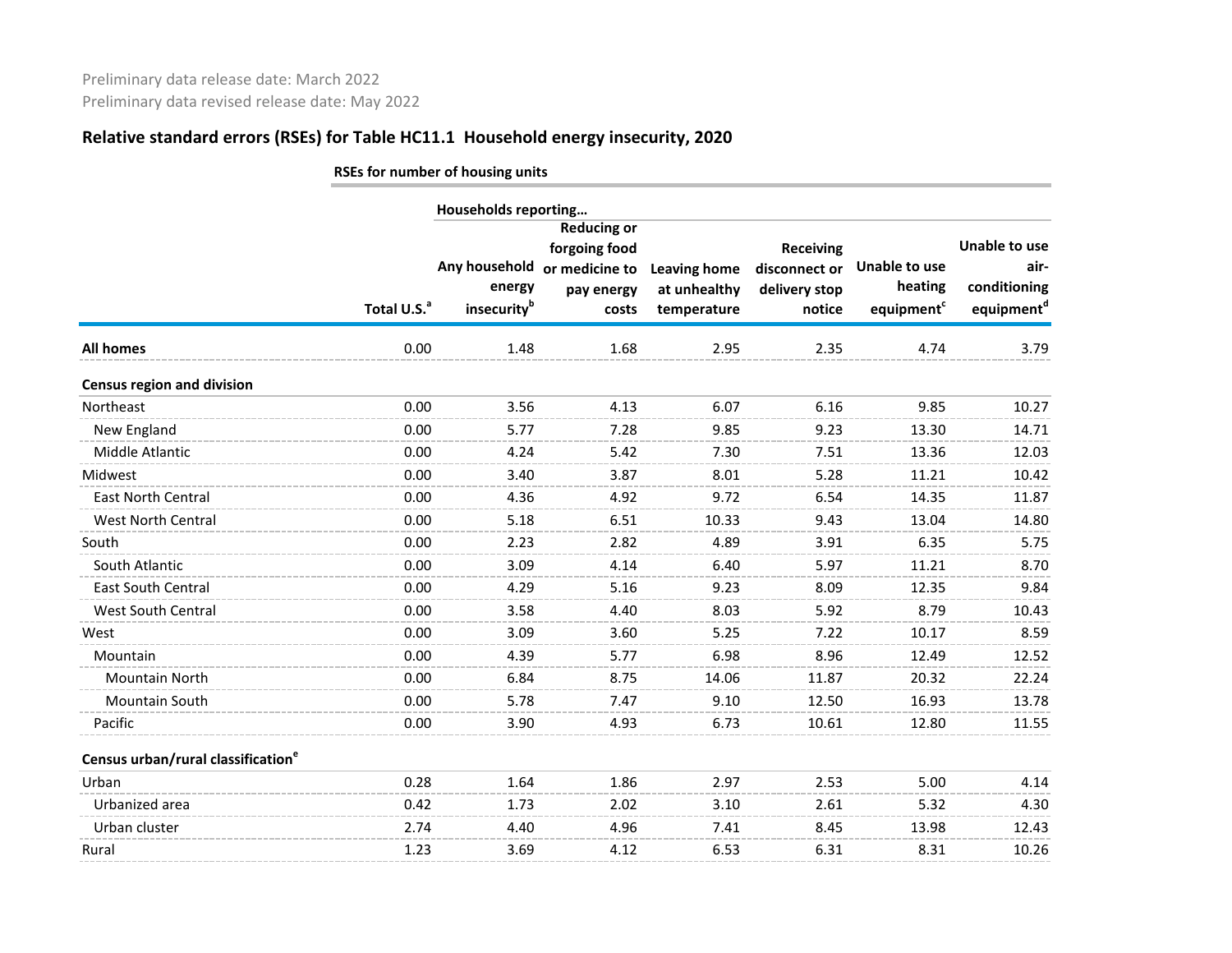|                                                                             | RSEs for number of housing units |                                                    |                                                                              |                                             |                                                              |                                                           |                                                                        |  |  |  |  |  |
|-----------------------------------------------------------------------------|----------------------------------|----------------------------------------------------|------------------------------------------------------------------------------|---------------------------------------------|--------------------------------------------------------------|-----------------------------------------------------------|------------------------------------------------------------------------|--|--|--|--|--|
|                                                                             |                                  | Households reporting                               |                                                                              |                                             |                                                              |                                                           |                                                                        |  |  |  |  |  |
|                                                                             | Total U.S. <sup>a</sup>          | Any household<br>energy<br>insecurity <sup>b</sup> | <b>Reducing or</b><br>forgoing food<br>or medicine to<br>pay energy<br>costs | Leaving home<br>at unhealthy<br>temperature | <b>Receiving</b><br>disconnect or<br>delivery stop<br>notice | <b>Unable to use</b><br>heating<br>equipment <sup>c</sup> | <b>Unable to use</b><br>air-<br>conditioning<br>equipment <sup>d</sup> |  |  |  |  |  |
| All homes                                                                   | 0.00                             | 1.48                                               | 1.68                                                                         | 2.95                                        | 2.35                                                         | 4.74                                                      | 3.79                                                                   |  |  |  |  |  |
| Climate region <sup>†</sup>                                                 |                                  |                                                    |                                                                              |                                             |                                                              |                                                           |                                                                        |  |  |  |  |  |
| Very-cold/Cold                                                              | 0.54                             | 2.85                                               | 3.05                                                                         | 4.91                                        | 4.34                                                         | 7.42                                                      | 8.42                                                                   |  |  |  |  |  |
| Mixed-humid                                                                 | 0.77                             | 2.60                                               | 3.06                                                                         | 4.39                                        | 4.78                                                         | 7.42                                                      | 4.97                                                                   |  |  |  |  |  |
| Mixed-dry/Hot-dry                                                           | 1.23                             | 3.85                                               | 4.65                                                                         | 6.77                                        | 10.22                                                        | 12.56                                                     | 9.73                                                                   |  |  |  |  |  |
| Hot-humid                                                                   | 0.69                             | 3.31                                               | 4.11                                                                         | 7.33                                        | 6.45                                                         | 9.23                                                      | 9.80                                                                   |  |  |  |  |  |
| Marine                                                                      | 2.39                             | 6.89                                               | 9.12                                                                         | 11.96                                       | 17.90                                                        | 25.49                                                     | 22.07                                                                  |  |  |  |  |  |
| <b>Housing unit type</b>                                                    |                                  |                                                    |                                                                              |                                             |                                                              |                                                           |                                                                        |  |  |  |  |  |
| Single-family detached                                                      | 0.00                             | 1.98                                               | 2.35                                                                         | 3.96                                        | 3.46                                                         | 5.50                                                      | 4.38                                                                   |  |  |  |  |  |
| Single-family attached                                                      | 0.00                             | 4.77                                               | 5.60                                                                         | 8.32                                        | 10.09                                                        | 14.55                                                     | 10.48                                                                  |  |  |  |  |  |
| Apartments in buildings with 2-4 units<br>Apartments in buildings with 5 or | 0.00                             | 3.33                                               | 4.34                                                                         | 6.97                                        | 6.57                                                         | 12.84                                                     | 14.47                                                                  |  |  |  |  |  |
| more units                                                                  | 0.00                             | 3.34                                               | 3.79                                                                         | 6.36                                        | 6.56                                                         | 14.12                                                     | 11.20                                                                  |  |  |  |  |  |
| Mobile homes                                                                | 0.00                             | 3.72                                               | 4.29                                                                         | 9.09                                        | 7.20                                                         | 12.59                                                     | 11.62                                                                  |  |  |  |  |  |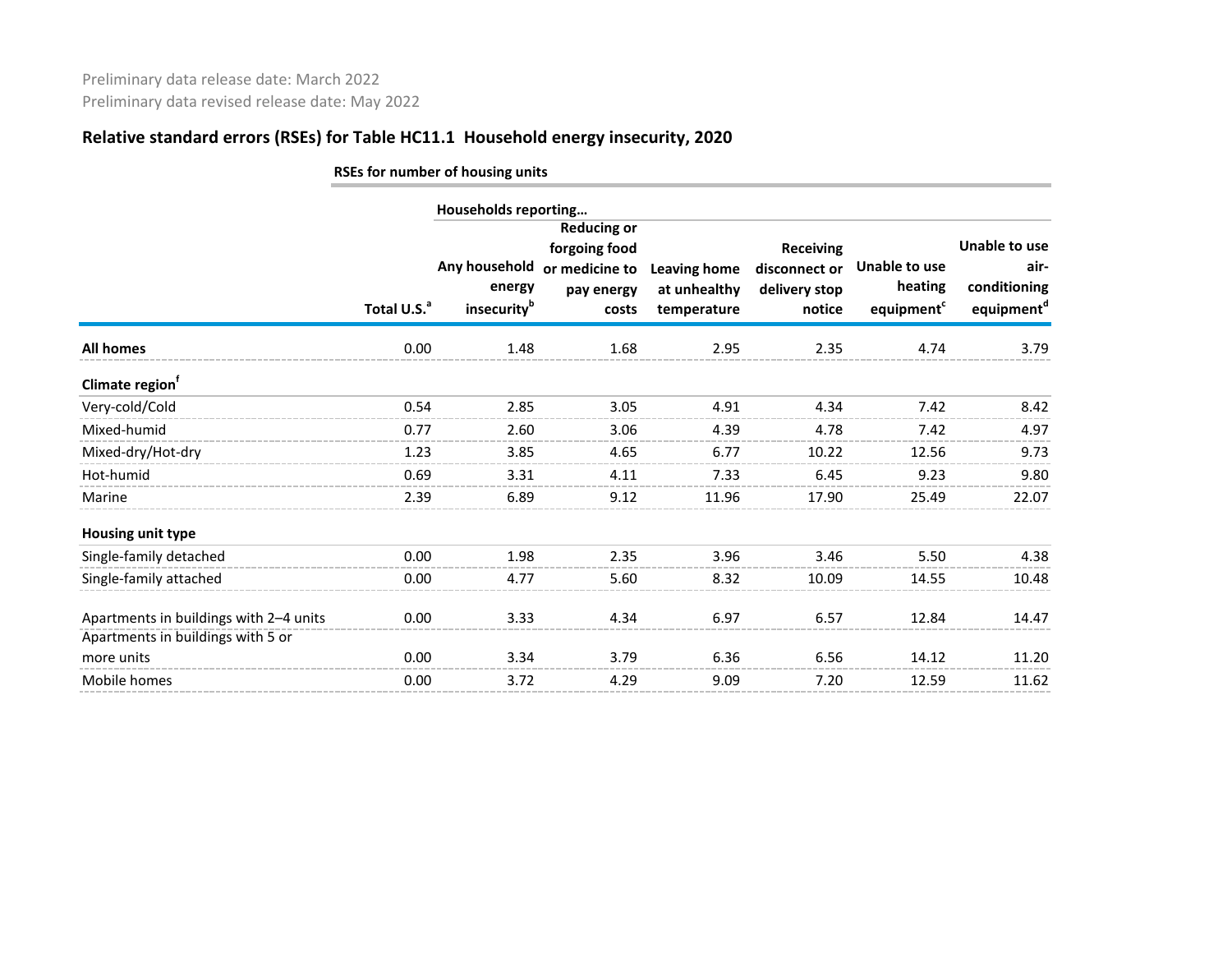|                                 | RSEs for number of housing units |                                                    |                                                                              |                                                    |                                                              |                                                    |                                                                        |  |  |  |  |
|---------------------------------|----------------------------------|----------------------------------------------------|------------------------------------------------------------------------------|----------------------------------------------------|--------------------------------------------------------------|----------------------------------------------------|------------------------------------------------------------------------|--|--|--|--|
|                                 |                                  | Households reporting                               |                                                                              |                                                    |                                                              |                                                    |                                                                        |  |  |  |  |
|                                 | Total U.S. <sup>a</sup>          | Any household<br>energy<br>insecurity <sup>b</sup> | <b>Reducing or</b><br>forgoing food<br>or medicine to<br>pay energy<br>costs | <b>Leaving home</b><br>at unhealthy<br>temperature | <b>Receiving</b><br>disconnect or<br>delivery stop<br>notice | Unable to use<br>heating<br>equipment <sup>c</sup> | <b>Unable to use</b><br>air-<br>conditioning<br>equipment <sup>d</sup> |  |  |  |  |
| <b>All homes</b>                | 0.00                             | 1.48                                               | 1.68                                                                         | 2.95                                               | 2.35                                                         | 4.74                                               | 3.79                                                                   |  |  |  |  |
| <b>Year of construction</b>     |                                  |                                                    |                                                                              |                                                    |                                                              |                                                    |                                                                        |  |  |  |  |
| Before 1950                     | 0.00                             | 3.30                                               | 4.19                                                                         | 6.46                                               | 5.75                                                         | 10.61                                              | 9.10                                                                   |  |  |  |  |
| 1950 to 1959                    | 0.00                             | 4.19                                               | 6.08                                                                         | 8.61                                               | 7.46                                                         | 10.70                                              | 9.50                                                                   |  |  |  |  |
| 1960 to 1969                    | 0.00                             | 4.14                                               | 4.48                                                                         | 9.24                                               | 7.95                                                         | 16.86                                              | 11.29                                                                  |  |  |  |  |
| 1970 to 1979                    | 0.00                             | 3.42                                               | 3.93                                                                         | 6.59                                               | 6.05                                                         | 10.98                                              | 9.18                                                                   |  |  |  |  |
| 1980 to 1989                    | 0.00                             | 3.93                                               | 4.93                                                                         | 8.28                                               | 7.48                                                         | 12.09                                              | 12.11                                                                  |  |  |  |  |
| 1990 to 1999                    | 0.00                             | 4.28                                               | 5.70                                                                         | 8.40                                               | 8.04                                                         | 11.14                                              | 10.79                                                                  |  |  |  |  |
| 2000 to 2009                    | 0.00                             | 4.06                                               | 4.77                                                                         | 6.48                                               | 7.04                                                         | 12.97                                              | 8.55                                                                   |  |  |  |  |
| 2010 to 2015                    | 2.84                             | 7.65                                               | 8.15                                                                         | 12.82                                              | 11.41                                                        | 22.87                                              | 23.67                                                                  |  |  |  |  |
| 2016 to 2020                    | 3.44                             | 8.41                                               | 9.76                                                                         | 17.28                                              | 17.84                                                        | 30.45                                              | 38.55                                                                  |  |  |  |  |
| Main heating fuel and equipment |                                  |                                                    |                                                                              |                                                    |                                                              |                                                    |                                                                        |  |  |  |  |
| Natural gas                     | 0.97                             | 2.65                                               | 3.11                                                                         | 4.47                                               | 4.28                                                         | 8.14                                               | 6.36                                                                   |  |  |  |  |
| Electricity                     | 0.95                             | 2.32                                               | 2.40                                                                         | 4.78                                               | 4.01                                                         | 6.54                                               | 5.98                                                                   |  |  |  |  |
| Fuel oil or kerosene            | 3.36                             | 6.81                                               | 9.15                                                                         | 11.94                                              | 10.90                                                        | 14.49                                              | 19.77                                                                  |  |  |  |  |
| Propane                         | 4.01                             | 7.41                                               | 8.93                                                                         | 14.56                                              | 13.92                                                        | 16.63                                              | 21.92                                                                  |  |  |  |  |
| Wood                            | 5.19                             | 12.25                                              | 14.62                                                                        | 18.50                                              | 21.96                                                        | 20.76                                              | 33.97                                                                  |  |  |  |  |
| Some other fuel <sup>8</sup>    | 33.09                            | 58.09                                              | 58.09                                                                        | 70.58                                              | 70.58                                                        | 100.25                                             | 0.00                                                                   |  |  |  |  |
| Does not use heating equipment  | 4.53                             | 6.55                                               | 7.89                                                                         | 9.99                                               | 12.59                                                        | 13.36                                              | 16.01                                                                  |  |  |  |  |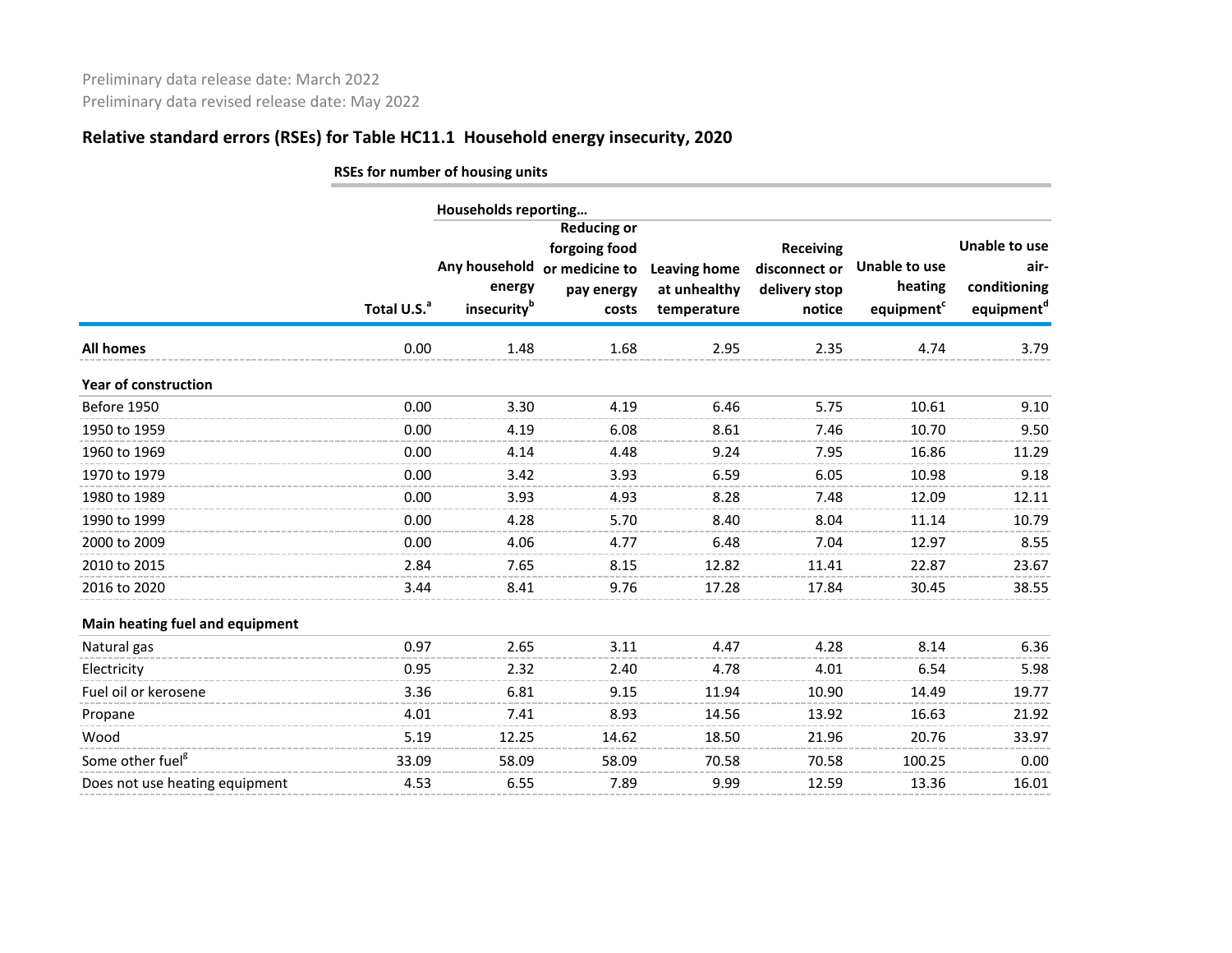|                                                 | RSEs for number of housing units |                                                                            |                                                                              |                                                    |                                                              |                                                    |                                                                 |  |  |  |
|-------------------------------------------------|----------------------------------|----------------------------------------------------------------------------|------------------------------------------------------------------------------|----------------------------------------------------|--------------------------------------------------------------|----------------------------------------------------|-----------------------------------------------------------------|--|--|--|
|                                                 |                                  |                                                                            |                                                                              |                                                    |                                                              |                                                    |                                                                 |  |  |  |
|                                                 | Total U.S. <sup>a</sup>          | Households reporting<br>Any household<br>energy<br>insecurity <sup>b</sup> | <b>Reducing or</b><br>forgoing food<br>or medicine to<br>pay energy<br>costs | <b>Leaving home</b><br>at unhealthy<br>temperature | <b>Receiving</b><br>disconnect or<br>delivery stop<br>notice | Unable to use<br>heating<br>equipment <sup>c</sup> | Unable to use<br>air-<br>conditioning<br>equipment <sup>d</sup> |  |  |  |
| <b>All homes</b>                                | 0.00                             | 1.48                                                                       | 1.68                                                                         | 2.95                                               | 2.35                                                         | 4.74                                               | 3.79                                                            |  |  |  |
| Main heating equipment (including all<br>fuels) |                                  |                                                                            |                                                                              |                                                    |                                                              |                                                    |                                                                 |  |  |  |
| Central warm-air furnace                        | 0.66                             | 2.00                                                                       | 2.58                                                                         | 4.13                                               | 3.37                                                         | 5.52                                               | 5.60                                                            |  |  |  |
| Heat pump                                       | 1.84                             | 4.53                                                                       | 5.05                                                                         | 8.06                                               | 6.98                                                         | 13.47                                              | 9.32                                                            |  |  |  |
| Steam or hot water system                       | 2.85                             | 5.66                                                                       | 6.87                                                                         | 9.46                                               | 11.56                                                        | 14.28                                              | 18.91                                                           |  |  |  |
| Ductless heat pump (mini-split)                 | 8.38                             | 17.36                                                                      | 21.99                                                                        | 30.09                                              | 35.58                                                        | 49.83                                              | 33.47                                                           |  |  |  |
| Built-in electric units                         | 2.74                             | 4.99                                                                       | 6.67                                                                         | 8.19                                               | 10.29                                                        | 19.63                                              | 18.38                                                           |  |  |  |
| Built-in oil or gas room heater                 | 5.53                             | 9.00                                                                       | 10.20                                                                        | 15.13                                              | 15.60                                                        | 23.05                                              | 22.53                                                           |  |  |  |
| Portable electric heaters                       | 6.15                             | 8.38                                                                       | 9.50                                                                         | 12.93                                              | 14.08                                                        | 18.22                                              | 17.00                                                           |  |  |  |
| Heating stove burning wood                      | 5.76                             | 12.74                                                                      | 14.96                                                                        | 18.58                                              | 23.87                                                        | 20.77                                              | 33.97                                                           |  |  |  |
| Some other equipment                            | 10.02                            | 23.84                                                                      | 25.11                                                                        | 40.70                                              | 32.57                                                        | 57.56                                              | 59.59                                                           |  |  |  |
| Does not use heating equipment                  | 4.53                             | 6.55                                                                       | 7.89                                                                         | 9.99                                               | 12.59                                                        | 13.36                                              | 16.01                                                           |  |  |  |
| Air-conditioning equipment                      |                                  |                                                                            |                                                                              |                                                    |                                                              |                                                    |                                                                 |  |  |  |
| Uses air-conditioning equipment                 | 0.36                             | 1.57                                                                       | 1.90                                                                         | 3.14                                               | 2.67                                                         | 5.35                                               | 4.33                                                            |  |  |  |
| Does not use air-conditioning                   |                                  |                                                                            |                                                                              |                                                    |                                                              |                                                    |                                                                 |  |  |  |
| equipment                                       | 2.70                             | 4.45                                                                       | 5.00                                                                         | 6.41                                               | 7.70                                                         | 9.81                                               | 11.61                                                           |  |  |  |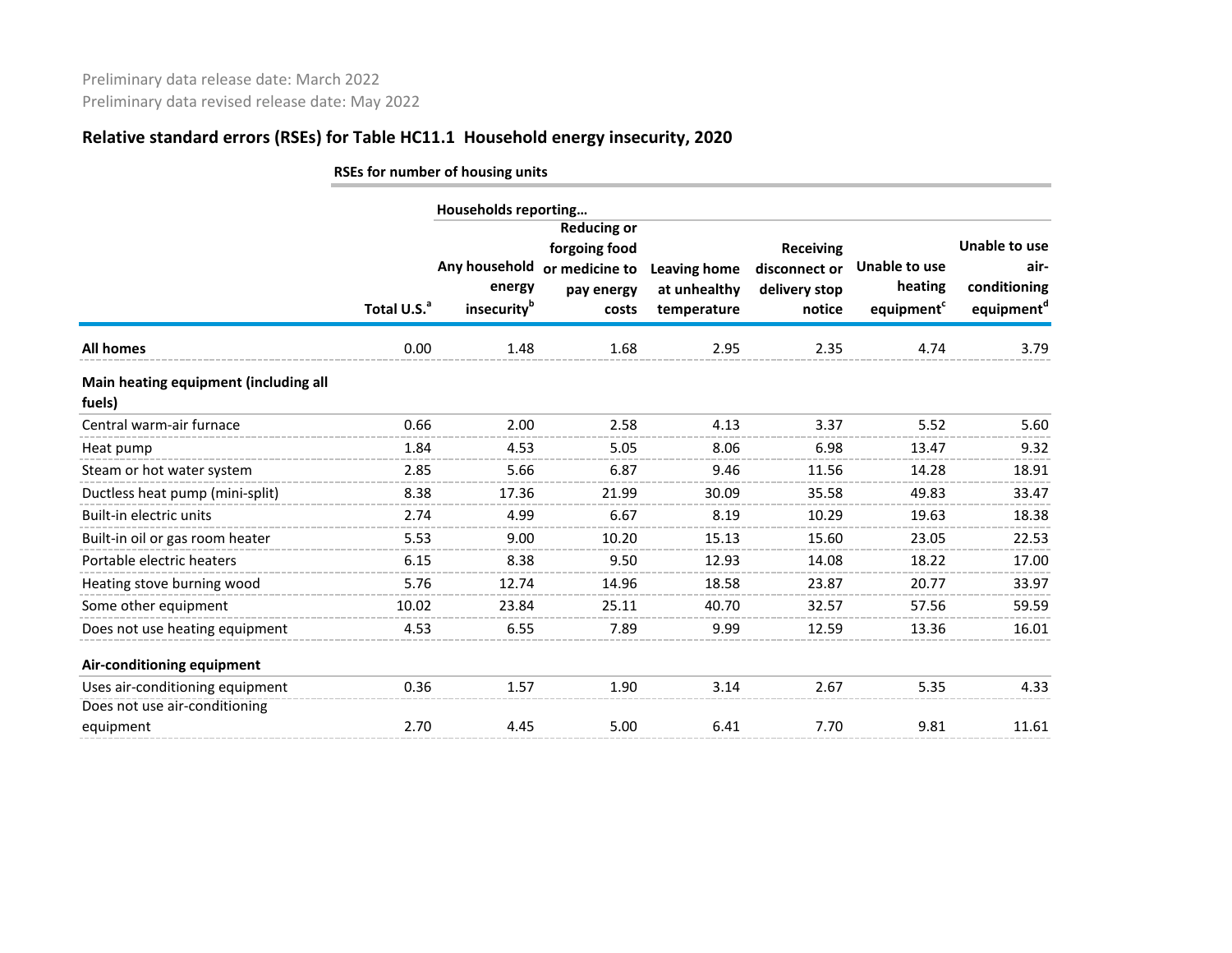|                                                 | RSEs for number of housing units |                                        |                                                                              |                                                    |                                                              |                                                    |                                                                        |  |  |  |
|-------------------------------------------------|----------------------------------|----------------------------------------|------------------------------------------------------------------------------|----------------------------------------------------|--------------------------------------------------------------|----------------------------------------------------|------------------------------------------------------------------------|--|--|--|
|                                                 |                                  | Households reporting                   |                                                                              |                                                    |                                                              |                                                    |                                                                        |  |  |  |
|                                                 | Total U.S. <sup>a</sup>          | Any household<br>energy<br>insecurityb | <b>Reducing or</b><br>forgoing food<br>or medicine to<br>pay energy<br>costs | <b>Leaving home</b><br>at unhealthy<br>temperature | <b>Receiving</b><br>disconnect or<br>delivery stop<br>notice | Unable to use<br>heating<br>equipment <sup>c</sup> | <b>Unable to use</b><br>air-<br>conditioning<br>equipment <sup>d</sup> |  |  |  |
| <b>All homes</b>                                | 0.00                             | 1.48                                   | 1.68                                                                         | 2.95                                               | 2.35                                                         | 4.74                                               | 3.79                                                                   |  |  |  |
| Main type of air-conditioning<br>equipment used |                                  |                                        |                                                                              |                                                    |                                                              |                                                    |                                                                        |  |  |  |
| Central air-conditioning equipment              |                                  |                                        |                                                                              |                                                    |                                                              |                                                    |                                                                        |  |  |  |
| (including central heat pump)                   | 0.57                             | 2.17                                   | 2.60                                                                         | 3.58                                               | 3.55                                                         | 6.48                                               | 5.61                                                                   |  |  |  |
| Ductless heat pump (mini-split)                 | 6.82                             | 16.41                                  | 24.75                                                                        | 26.09                                              | 25.44                                                        | 30.12                                              | 31.27                                                                  |  |  |  |
| Window or wall air conditioner                  | 2.05                             | 3.43                                   | 3.78                                                                         | 5.94                                               | 4.77                                                         | 9.49                                               | 7.95                                                                   |  |  |  |
| Portable air conditioner                        | 5.77                             | 9.94                                   | 12.04                                                                        | 15.71                                              | 17.91                                                        | 26.17                                              | 22.01                                                                  |  |  |  |
| Evaporative or swamp cooler                     | 8.39                             | 13.74                                  | 15.89                                                                        | 22.07                                              | 29.78                                                        | 43.85                                              | 34.82                                                                  |  |  |  |
| Does not use air-conditioning                   |                                  |                                        |                                                                              |                                                    |                                                              |                                                    |                                                                        |  |  |  |
| equipment                                       | 2.70                             | 4.45                                   | 5.00                                                                         | 6.41                                               | 7.70                                                         | 9.81                                               | 11.61                                                                  |  |  |  |
| <b>Adequacy of insulation</b>                   |                                  |                                        |                                                                              |                                                    |                                                              |                                                    |                                                                        |  |  |  |
| Well insulated                                  | 1.43                             | 3.18                                   | 3.68                                                                         | 7.83                                               | 7.15                                                         | 11.33                                              | 9.46                                                                   |  |  |  |
| Adequately insulated                            | 0.76                             | 2.27                                   | 2.66                                                                         | 4.53                                               | 3.47                                                         | 7.27                                               | 6.25                                                                   |  |  |  |
| Poorly insulated                                | 1.85                             | 2.77                                   | 3.03                                                                         | 4.48                                               | 3.95                                                         | 6.80                                               | 6.40                                                                   |  |  |  |
| No insulation                                   | 5.49                             | 7.91                                   | 10.41                                                                        | 10.49                                              | 12.96                                                        | 15.82                                              | 14.62                                                                  |  |  |  |
| Type of glass in windows                        |                                  |                                        |                                                                              |                                                    |                                                              |                                                    |                                                                        |  |  |  |
| Single-pane glass                               | 1.08                             | 2.49                                   | 2.63                                                                         | 4.47                                               | 3.58                                                         | 5.63                                               | 5.59                                                                   |  |  |  |
| Double-pane glass                               | 0.61                             | 2.06                                   | 2.54                                                                         | 3.51                                               | 3.65                                                         | 6.29                                               | 4.93                                                                   |  |  |  |
| Triple-pane glass                               | 6.23                             | 14.32                                  | 17.90                                                                        | 16.67                                              | 35.12                                                        | 43.76                                              | 31.00                                                                  |  |  |  |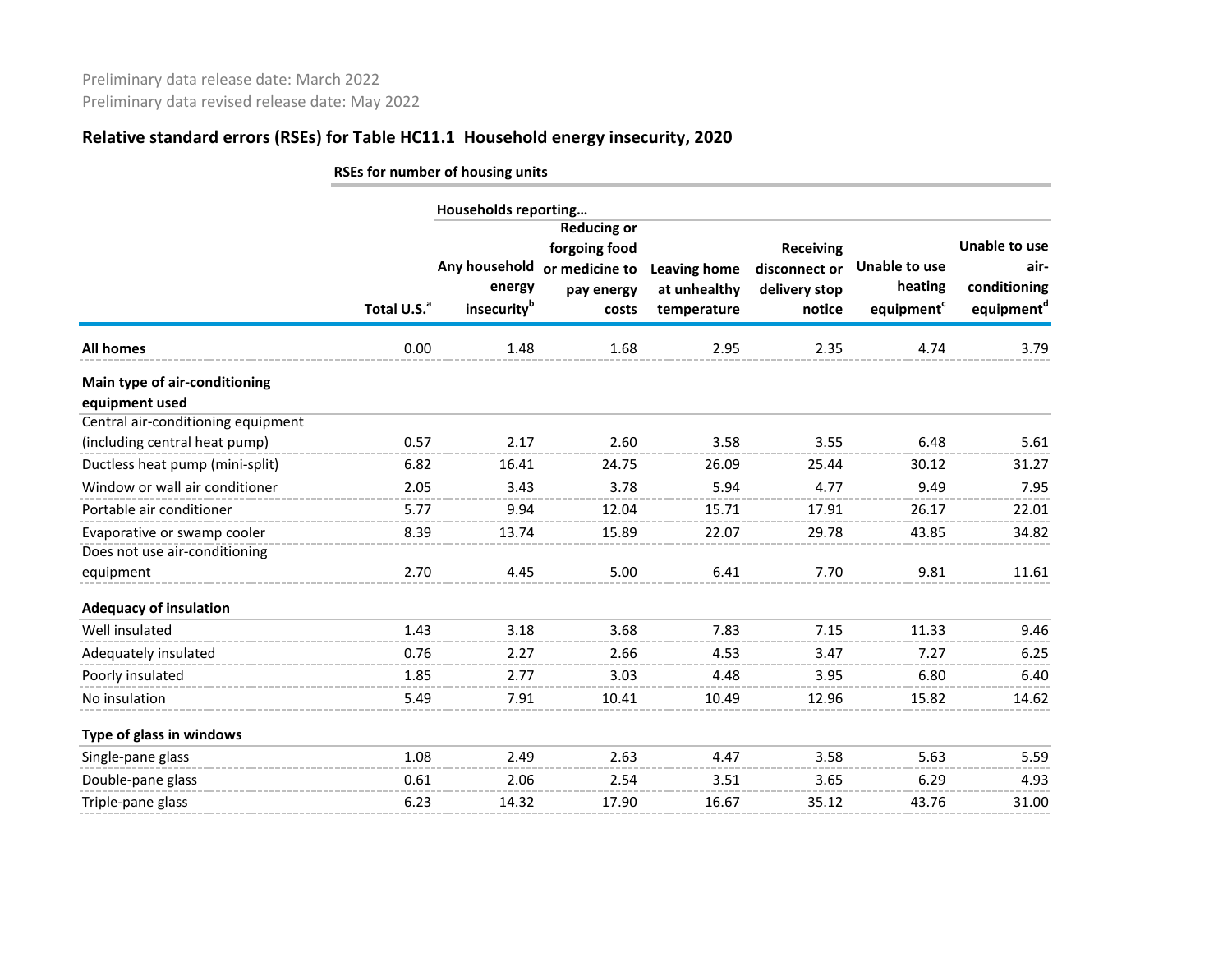|                                    |                         | RSEs for number of housing units                   |                                                                              |                                                    |                                                              |                                                    |                                                                        |
|------------------------------------|-------------------------|----------------------------------------------------|------------------------------------------------------------------------------|----------------------------------------------------|--------------------------------------------------------------|----------------------------------------------------|------------------------------------------------------------------------|
|                                    |                         | Households reporting                               |                                                                              |                                                    |                                                              |                                                    |                                                                        |
|                                    | Total U.S. <sup>a</sup> | Any household<br>energy<br>insecurity <sup>b</sup> | <b>Reducing or</b><br>forgoing food<br>or medicine to<br>pay energy<br>costs | <b>Leaving home</b><br>at unhealthy<br>temperature | <b>Receiving</b><br>disconnect or<br>delivery stop<br>notice | Unable to use<br>heating<br>equipment <sup>c</sup> | <b>Unable to use</b><br>air-<br>conditioning<br>equipment <sup>d</sup> |
| <b>All homes</b>                   | 0.00                    | 1.48                                               | 1.68                                                                         | 2.95                                               | 2.35                                                         | 4.74                                               | 3.79                                                                   |
| <b>Number of household members</b> |                         |                                                    |                                                                              |                                                    |                                                              |                                                    |                                                                        |
| 1 member                           | 1.25                    | 3.50                                               | 4.02                                                                         | 5.22                                               | 6.01                                                         | 10.72                                              | 7.59                                                                   |
| 2 members                          | 1.15                    | 2.90                                               | 3.25                                                                         | 6.02                                               | 5.36                                                         | 8.71                                               | 6.73                                                                   |
| 3 members                          | 1.87                    | 3.48                                               | 4.24                                                                         | 7.61                                               | 7.28                                                         | 10.84                                              | 9.03                                                                   |
| 4 members                          | 2.08                    | 4.33                                               | 4.46                                                                         | 8.60                                               | 7.47                                                         | 10.49                                              | 9.67                                                                   |
| 5 members                          | 4.12                    | 6.99                                               | 7.31                                                                         | 10.87                                              | 9.69                                                         | 13.00                                              | 13.96                                                                  |
| 6 or more members                  | 4.58                    | 6.51                                               | 6.77                                                                         | 11.44                                              | 10.16                                                        | 13.43                                              | 13.42                                                                  |
| 2020 annual household income       |                         |                                                    |                                                                              |                                                    |                                                              |                                                    |                                                                        |
| Less than \$5,000                  | 4.63                    | 5.93                                               | 6.19                                                                         | 9.47                                               | 9.96                                                         | 11.43                                              | 16.00                                                                  |
| \$5,000 to \$9,999                 | 5.53                    | 6.62                                               | 6.83                                                                         | 12.73                                              | 10.98                                                        | 15.67                                              | 17.35                                                                  |
| \$10,000 to \$19,999               | 3.21                    | 4.60                                               | 5.41                                                                         | 6.47                                               | 7.50                                                         | 12.95                                              | 10.19                                                                  |
| \$20,000 to \$39,999               | 1.98                    | 3.04                                               | 3.54                                                                         | 5.16                                               | 5.11                                                         | 7.83                                               | 6.62                                                                   |
| \$40,000 to \$59,999               | 1.83                    | 3.78                                               | 4.52                                                                         | 7.77                                               | 6.78                                                         | 10.66                                              | 9.89                                                                   |
| \$60,000 to \$99,999               | 1.58                    | 4.01                                               | 5.78                                                                         | 6.74                                               | 6.35                                                         | 12.58                                              | 9.09                                                                   |
| \$100,000 to \$149,999             | 1.83                    | 6.17                                               | 9.28                                                                         | 9.92                                               | 12.78                                                        | 19.65                                              | 15.20                                                                  |
| \$150,000 or more                  | 1.93                    | 7.80                                               | 15.35                                                                        | 14.00                                              | 17.10                                                        | 25.03                                              | 17.29                                                                  |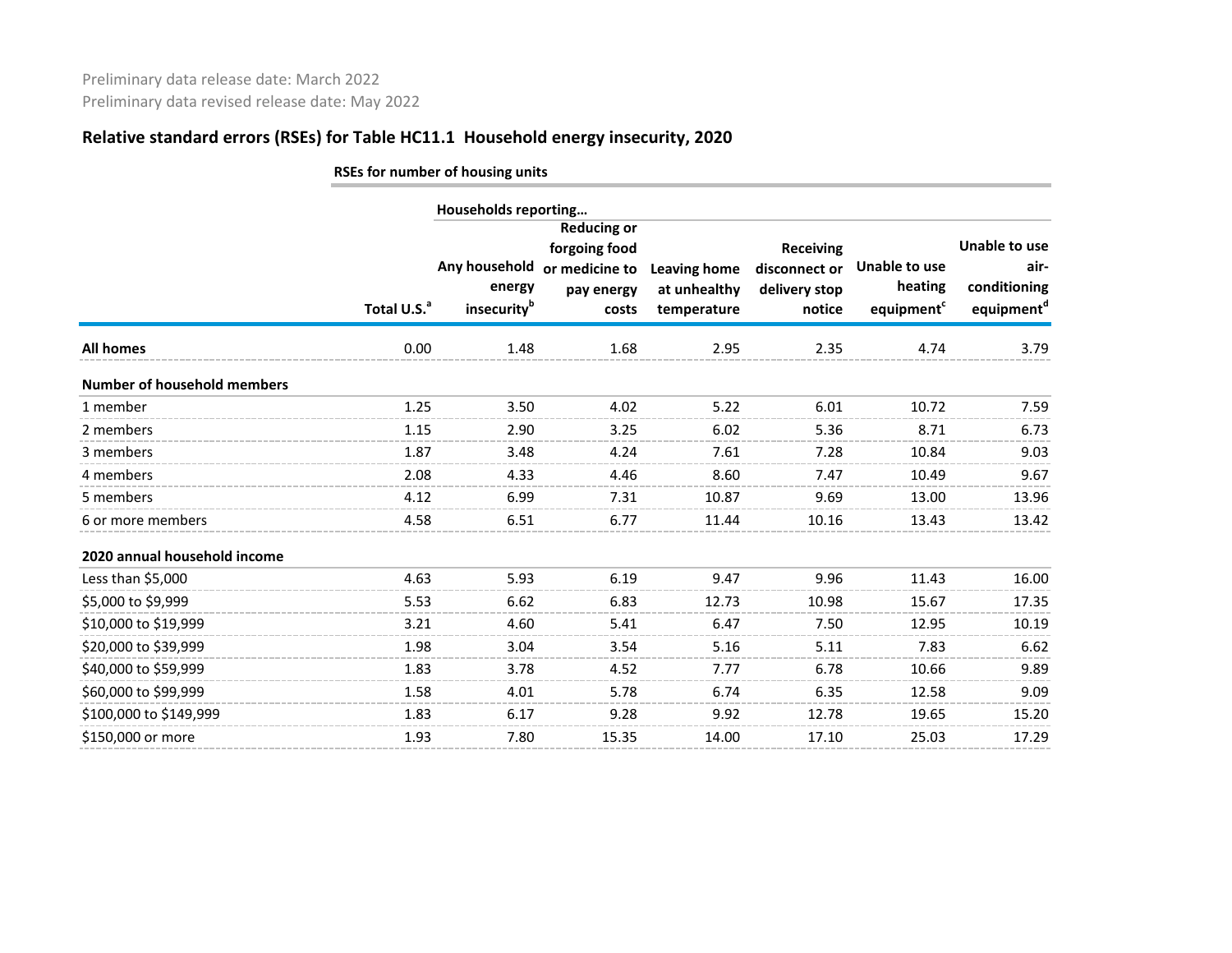|                                                       |                         | RSEs for number of housing units                   |                                                                              |                                                    |                                                              |                                                           |                                                                        |  |  |  |  |
|-------------------------------------------------------|-------------------------|----------------------------------------------------|------------------------------------------------------------------------------|----------------------------------------------------|--------------------------------------------------------------|-----------------------------------------------------------|------------------------------------------------------------------------|--|--|--|--|
|                                                       | Households reporting    |                                                    |                                                                              |                                                    |                                                              |                                                           |                                                                        |  |  |  |  |
|                                                       | Total U.S. <sup>a</sup> | Any household<br>energy<br>insecurity <sup>b</sup> | <b>Reducing or</b><br>forgoing food<br>or medicine to<br>pay energy<br>costs | <b>Leaving home</b><br>at unhealthy<br>temperature | <b>Receiving</b><br>disconnect or<br>delivery stop<br>notice | <b>Unable to use</b><br>heating<br>equipment <sup>c</sup> | <b>Unable to use</b><br>air-<br>conditioning<br>equipment <sup>d</sup> |  |  |  |  |
| <b>All homes</b>                                      | 0.00                    | 1.48                                               | 1.68                                                                         | 2.95                                               | 2.35                                                         | 4.74                                                      | 3.79                                                                   |  |  |  |  |
| Payment method for energy bills                       |                         |                                                    |                                                                              |                                                    |                                                              |                                                           |                                                                        |  |  |  |  |
| All paid by household<br>Some paid by household; some | 0.28                    | 1.55                                               | 1.73                                                                         | 3.05                                               | 2.64                                                         | 4.84                                                      | 3.94                                                                   |  |  |  |  |
| included in rent or condo fee                         | 4.79                    | 10.78                                              | 15.65                                                                        | 14.64                                              | 28.02                                                        | 24.79                                                     | 39.81                                                                  |  |  |  |  |
| All included in rent or condo fee                     | 12.26                   | 23.06                                              | 26.85                                                                        | 37.80                                              | 66.02                                                        | 100.26                                                    | 58.26                                                                  |  |  |  |  |
| Some other method                                     | 3.94                    | 6.14                                               | 7.63                                                                         | 11.48                                              | 12.01                                                        | 20.85                                                     | 17.31                                                                  |  |  |  |  |
| Householder 60 or older <sup>h</sup>                  |                         |                                                    |                                                                              |                                                    |                                                              |                                                           |                                                                        |  |  |  |  |
| Yes                                                   | 0.94                    | 3.33                                               | 4.08                                                                         | 4.99                                               | 5.06                                                         | 8.01                                                      | 6.70                                                                   |  |  |  |  |
| No                                                    | 0.69                    | 1.88                                               | 2.00                                                                         | 3.51                                               | 2.65                                                         | 5.53                                                      | 4.68                                                                   |  |  |  |  |
| Children under 18 in household                        |                         |                                                    |                                                                              |                                                    |                                                              |                                                           |                                                                        |  |  |  |  |
| Yes                                                   | 1.29                    | 2.71                                               | 2.53                                                                         | 4.58                                               | 3.92                                                         | 5.92                                                      | 6.20                                                                   |  |  |  |  |
| No                                                    | 0.50                    | 2.23                                               | 2.62                                                                         | 4.00                                               | 3.75                                                         | 6.13                                                      | 5.26                                                                   |  |  |  |  |
| Ethnicity of householder <sup>h</sup>                 |                         |                                                    |                                                                              |                                                    |                                                              |                                                           |                                                                        |  |  |  |  |
| Hispanic or Latino                                    | 2.50                    | 3.87                                               | 4.08                                                                         | 7.49                                               | 7.01                                                         | 9.27                                                      | 8.84                                                                   |  |  |  |  |
| Not Hispanic or Latino                                | 0.32                    | 1.65                                               | 2.03                                                                         | 3.48                                               | 2.60                                                         | 5.45                                                      | 4.35                                                                   |  |  |  |  |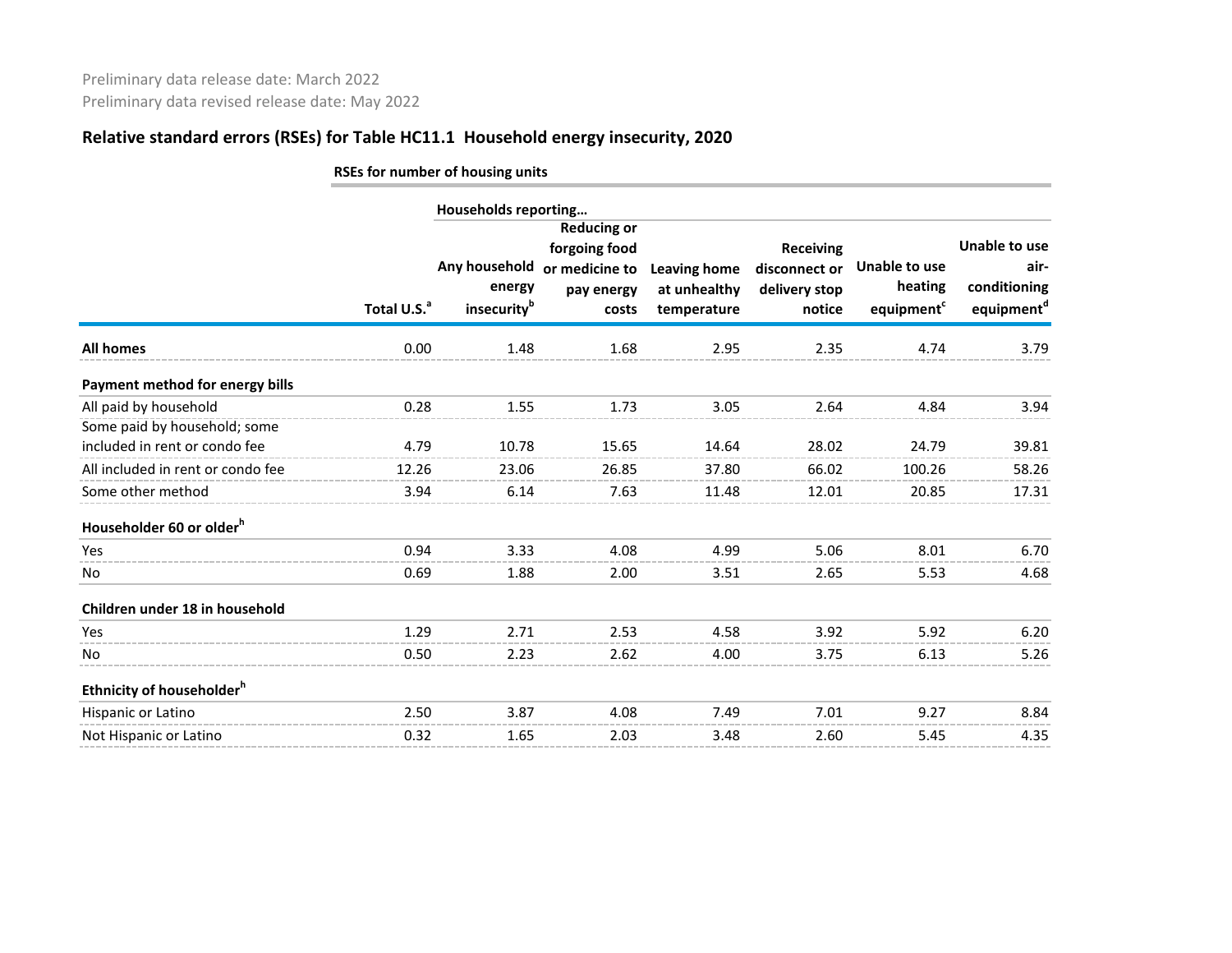|                                                 | RSEs for number of housing units |                                                    |                                                                              |                                                    |                                                              |                                                    |                                                                        |  |  |  |  |
|-------------------------------------------------|----------------------------------|----------------------------------------------------|------------------------------------------------------------------------------|----------------------------------------------------|--------------------------------------------------------------|----------------------------------------------------|------------------------------------------------------------------------|--|--|--|--|
|                                                 |                                  | Households reporting                               |                                                                              |                                                    |                                                              |                                                    |                                                                        |  |  |  |  |
|                                                 | Total U.S. <sup>a</sup>          | Any household<br>energy<br>insecurity <sup>b</sup> | <b>Reducing or</b><br>forgoing food<br>or medicine to<br>pay energy<br>costs | <b>Leaving home</b><br>at unhealthy<br>temperature | <b>Receiving</b><br>disconnect or<br>delivery stop<br>notice | Unable to use<br>heating<br>equipment <sup>c</sup> | <b>Unable to use</b><br>air-<br>conditioning<br>equipment <sup>d</sup> |  |  |  |  |
| All homes                                       | 0.00                             | 1.48                                               | 1.68                                                                         | 2.95                                               | 2.35                                                         | 4.74                                               | 3.79                                                                   |  |  |  |  |
| Race of householderh,i                          |                                  |                                                    |                                                                              |                                                    |                                                              |                                                    |                                                                        |  |  |  |  |
| White alone                                     | 0.37                             | 1.69                                               | 1.83                                                                         | 3.66                                               | 3.00                                                         | 5.81                                               | 4.92                                                                   |  |  |  |  |
| Hispanic or Latino                              | 2.92                             | 4.20                                               | 4.18                                                                         | 8.74                                               | 7.50                                                         | 11.07                                              | 10.30                                                                  |  |  |  |  |
| Not Hispanic or Latino                          | 0.48                             | 2.08                                               | 2.51                                                                         | 4.38                                               | 3.28                                                         | 6.85                                               | 5.53                                                                   |  |  |  |  |
| Black or African American alone                 | 2.23                             | 3.33                                               | 3.92                                                                         | 7.37                                               | 4.66                                                         | 7.89                                               | 7.15                                                                   |  |  |  |  |
| Hispanic or Latino                              | 14.07                            | 18.56                                              | 22.01                                                                        | 30.94                                              | 27.72                                                        | 39.43                                              | 39.78                                                                  |  |  |  |  |
| Not Hispanic or Latino                          | 2.34                             | 3.60                                               | 4.16                                                                         | 7.39                                               | 4.57                                                         | 7.71                                               | 6.94                                                                   |  |  |  |  |
| Asian alone<br>American Indian or Alaska Native | 3.04                             | 8.62                                               | 10.97                                                                        | 11.92                                              | 23.06                                                        | 22.80                                              | 16.46                                                                  |  |  |  |  |
| alone                                           | 9.55                             | 14.40                                              | 18.39                                                                        | 22.78                                              | 22.93                                                        | 35.85                                              | 35.36                                                                  |  |  |  |  |
| Native Hawaiian or Other Pacific                |                                  |                                                    |                                                                              |                                                    |                                                              |                                                    |                                                                        |  |  |  |  |
| Islander alone                                  | 15.09                            | 24.25                                              | 27.51                                                                        | 64.83                                              | 51.73                                                        | 100.38                                             | 68.71                                                                  |  |  |  |  |
| More than one race                              | 4.87                             | 7.05                                               | 8.25                                                                         | 16.34                                              | 11.92                                                        | 25.06                                              | 18.98                                                                  |  |  |  |  |
| Ownership of housing unit <sup>j</sup>          |                                  |                                                    |                                                                              |                                                    |                                                              |                                                    |                                                                        |  |  |  |  |
| Owned                                           | 0.42                             | 2.18                                               | 2.48                                                                         | 3.88                                               | 3.96                                                         | 5.51                                               | 4.64                                                                   |  |  |  |  |
| Rented                                          | 0.86                             | 2.18                                               | 2.59                                                                         | 3.93                                               | 3.04                                                         | 7.24                                               | 6.24                                                                   |  |  |  |  |